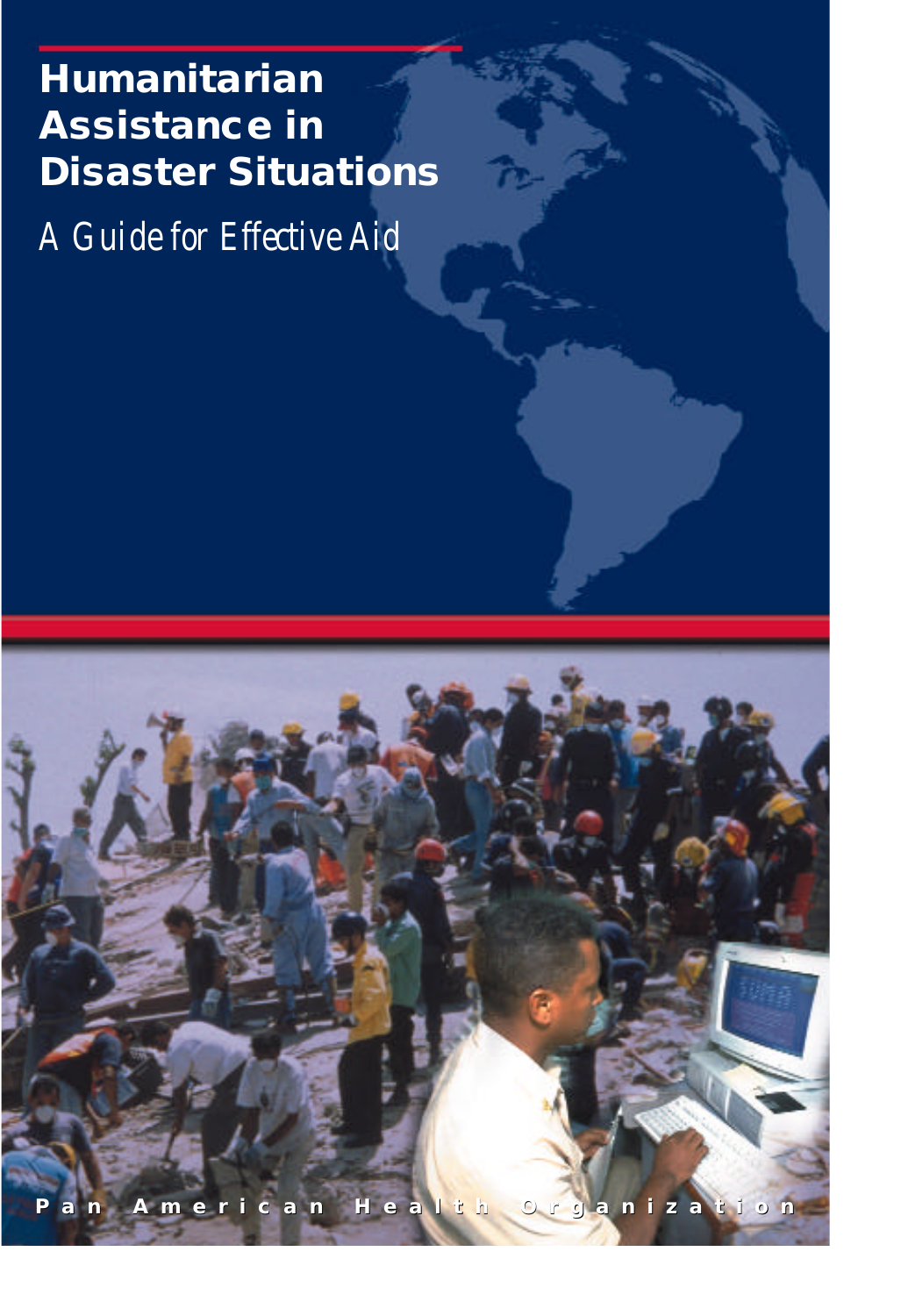# Humanitarian Assistance in Disaster Situations

# A Guide for Effective Aid



Emergency Preparedness and Disaster Relief Coordination Program Pan American Health Organization Regional Office of the World Health Organization Washington D.C. 1999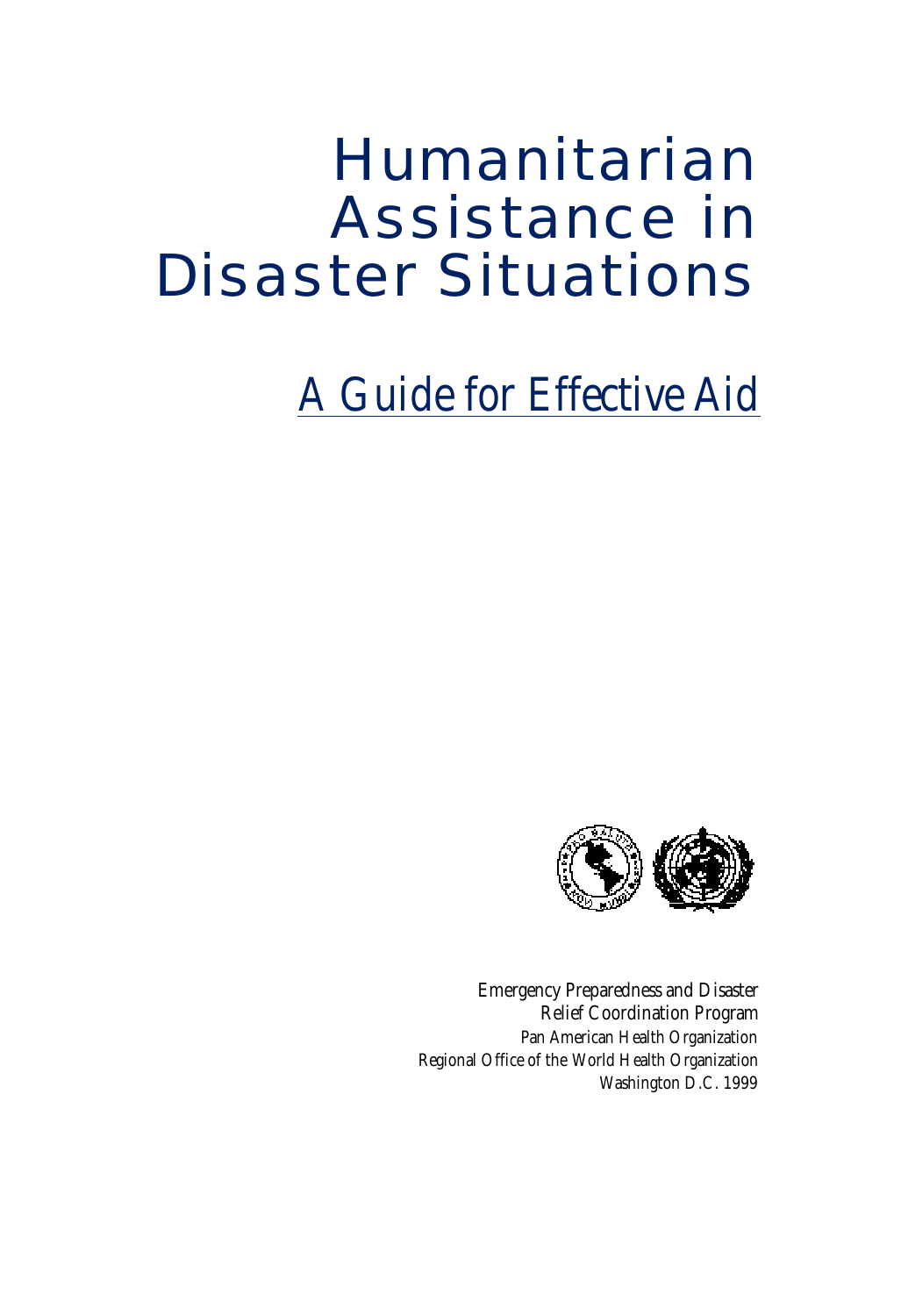Published also in Spanish with the title: *Asistencia humanitaria en caso de desastres: Guía para proveer ayuda eficaz*

Cover photographs: PAHO/WHO

#### **PAHO Library Cataloguing in Publication Data:**

Pan American Health Organization. Humanitarian assistance in disaster situations: A guide for effective aid. —Washington, D.C. : PAHO, c1999. 18 p..—

ISBN 92 75 12301 2

I. Title

1. DISASTER PLANNING - methods. 2. INTERNATIONAL COOPERATION 3. GUIDELINES

#### NLM HV553

#### © Pan American Health Organization, 1999

A publication of the Emergency Preparedness and Disaster Relief Coordination Program, PAHO/WHO.

The views expressed, the recommendations formulated, and the designations employed in this publication do not necessarily reflect the current policies or opinions of the Pan American Health Organization or of its Member States.

The Pan American Health Organization welcomes requests for permission to reproduce or translate, in part or in full this publication. Applications and inquiries should be addressed to the Emergency Preparedness and Disaster Relief Coordination Program, Pan American Health Organization, 525 Twenty-third Street, N.W., Washington, D.C. 20037, USA; fax (202) 775-4578; e-mail disaster-publications@paho.org.

The production of this publication has been made possible through the financial support of the International Humanitarian Assistance Division of the Canadian International Development Agency (IHA/CIDA), the Office of Foreign Disaster Assistance of the U.S. Agency for International Development (OFDA/AID), and the Department for International Development of the U.K. (DFID).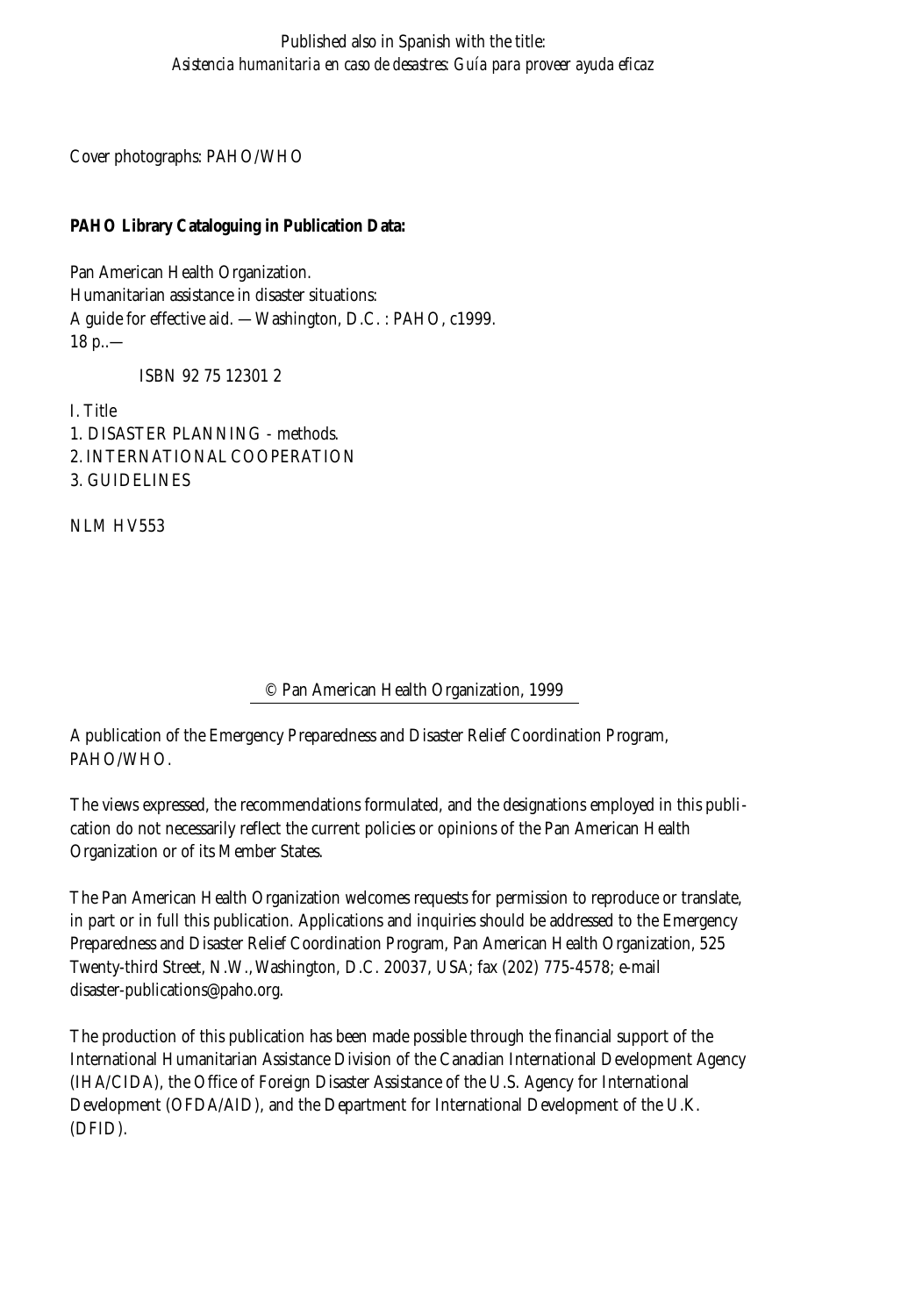## **Table of contents**

| r.<br>۰ı |
|----------|
|----------|

**1**

#### **International Health Relief Assistance: Benefit or Burden?**

- An Overview
- **Moving from Improvised to Planned Disaster Response in the** A mericas
- **A Regional Policy for International Health Relief Assistance**
- Principles of **5 Humanitarian Assistance**
- **8** Obtaining International **Disaster Relief**
- 10 After a Disaster Occurs, Do...
- **11** Discourage Sending
- **13** Consult Further About **Donations**



#### Page

- Myths and Realities of Natural Disasters **1 4**
- **18** Effects of Disasters on Health
- **20** Annex 1 SUMA
- **Annex 2 Pan American Health Organization.** Disaster Contacts <u>22</u>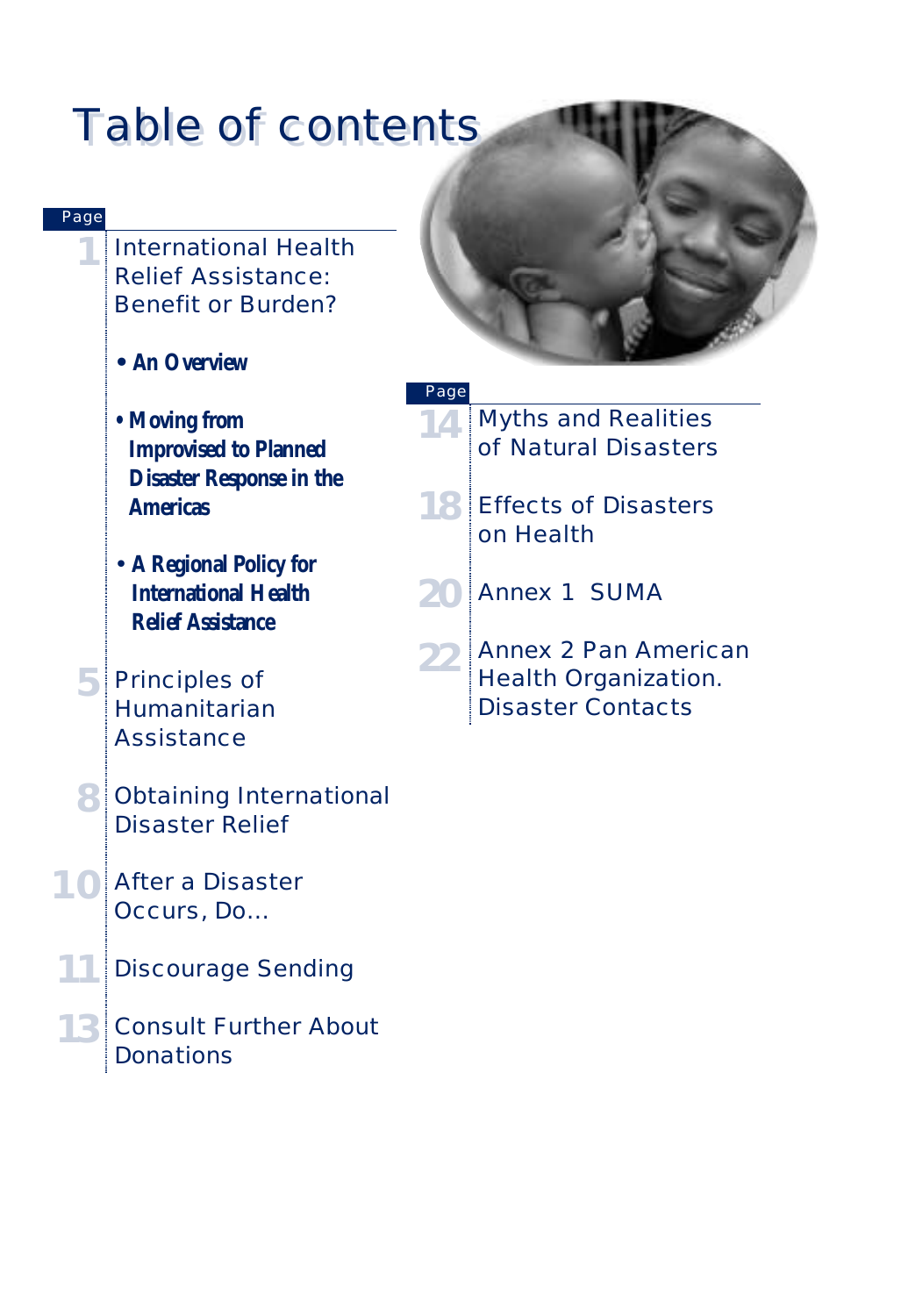## International health relief assistance: benefit or burden?

### An overview



Natural, as well as complex disasters have become increasingly destructive in Latin America and the Caribbean and other developing regions of the world. In 1985, catastrophic earthquakes struck urban areas of Chile and Mexico, killing more than 10,000 people. In the same year, the Nevado del Ruiz volcano exploded in Colombia, killing 23,000. Hurricanes have taken thousands of lives and devastated infrastructure in the Caribbean, Mexico, and Central America. In 1998, one storm—Hurricane Mitch—killed over 10,000 people in five countries, and decades of investment in economic and social development were lost. The military coup in 1991 in Haiti and the international embargo that followed precipitated a humanitarian crisis of grave proportions, particularly in the health sector.

Thanks to modern communications, word of these tragedies reached the international community within minutes, and in some cases, relief was mobilized in a matter of hours. This outpouring of assistance can greatly help a disaster-stricken country if it meets real needs. However, it can just as quickly become a burden when the assistance has not been requested or donor institutions or individuals have misperceptions of what the needs are.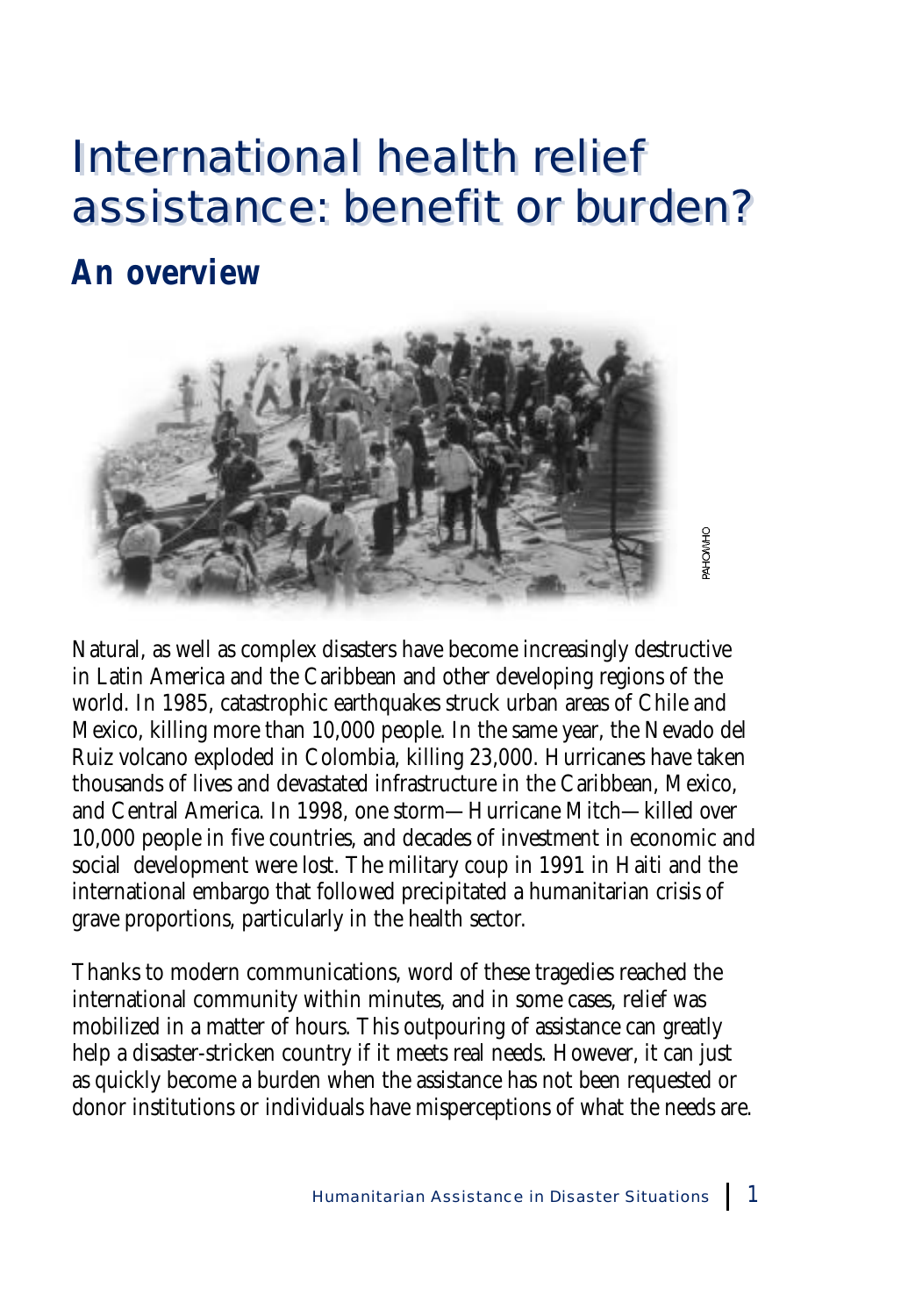Messages received from both the press and the aid community focus attention on the most visible health effects of natural disasters. This tends to confirm the myth that populations and authorities are in need of whatever help the "outside" world can provide. In the most advanced developing countries, in particular in Latin America, national health services, voluntary organizations, and the affected communities mobilize their own resources to meet the most compelling medical needs in the early phase after a disaster. Requirements for external assistance are generally limited to highly skilled expertise or equipment in a few specialized areas.

Nevertheless, disaster workers continue to be overwhelmed with donations, the large majority of which are unsolicited medicines, food, clothing, blankets, and other low priority items.

### **Moving from improvised to planned**  disaster response in the Americas

Major advances have been made in the last 20 years in the way Latin American and Caribbean countries and the international community respond to and prepare for disasters. Many governments have well-established agencies charged with developing national capacity to respond to disasters. In 1986 countries adopted a regional policy to improve coordination of international humanitarian health assistance (see Box 1). All Latin American and Caribbean nations have Health Disaster Coordinators<sup>1</sup> within their Ministries of Health who not only coordinate relief efforts in the event of a disaster, but continuously update emergency plans and conduct preparedness training for health and medical personnel. The Ministries of Foreign Affairs in several countries have established procedures on the role of diplomatic missions in both donor and recipient countries during the response phase of disasters.

<sup>1.</sup> Visit PAHO's website for a complete listing of Latin America and the Caribbean's Health Disaster Coordinators, at: www.paho.org/english/ped/peddeal.htm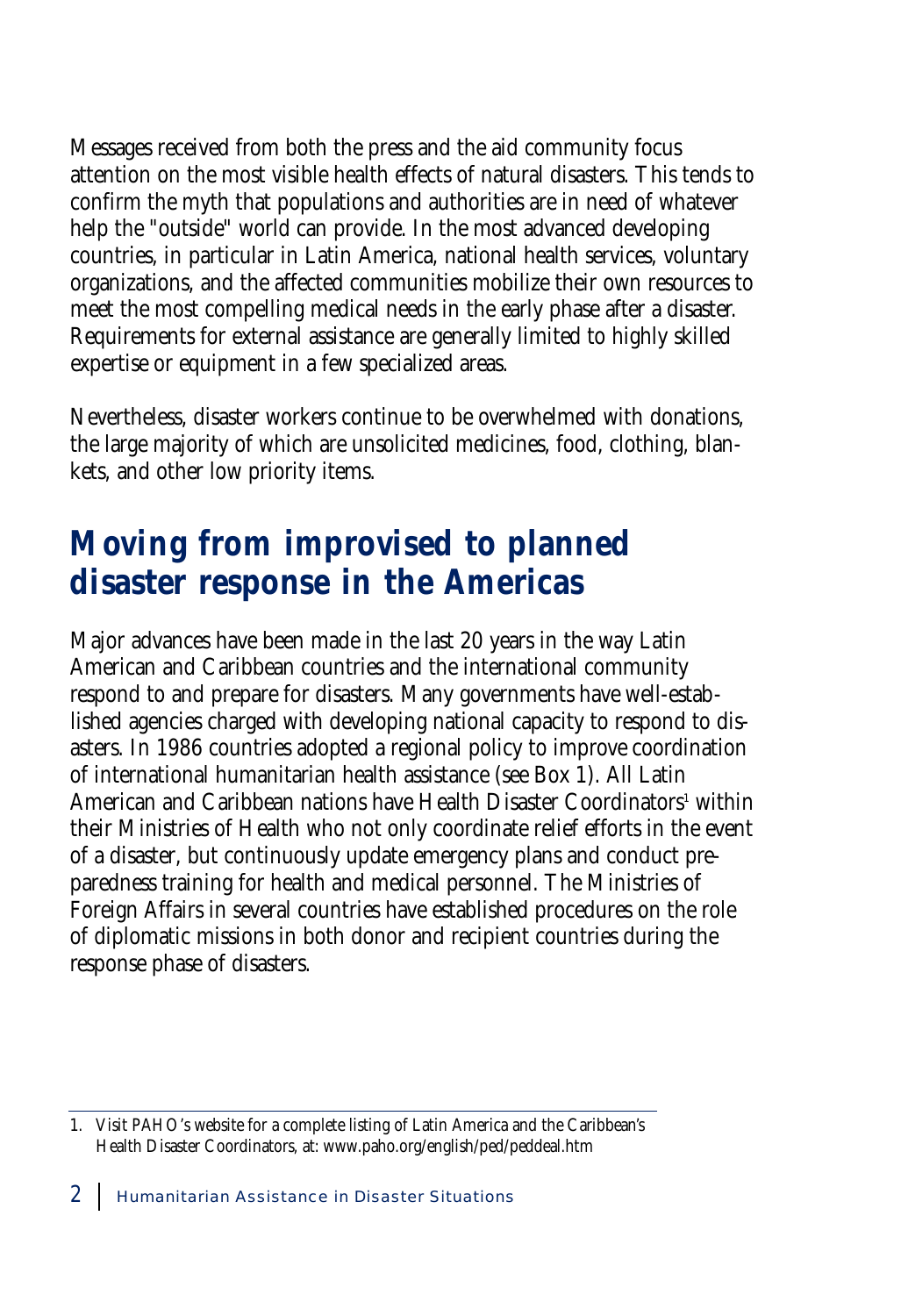### **A regional policy for international relief assistance**

After the traumatic losses caused by the earthquake in Mexico and the volcano in Colombia in 1985, high-level delegates of the Governments of the Americas met in Costa Rica in 1986 with representatives from international agencies, donor countries, and NGOs to examine ways to make international health relief assistance more compatible with the needs of affected communities. The essence of this policy, to which all Member Governments of PAHO adhere, is the following:

- ✒ **Fo reign health relief assistance should be made only in consultation with** officials designated by the Ministry of Health to coordinate such assistance.
- ✒ **National health authorities should quickly assess needs for external assistance and immediately alert the international community to the specific** type of assistance which is, or is not, needed. Priorities should be clearly **stated, making a distinction between immediate needs and those for rehabilitation and reconstruction.**
- **∕** Diplomatic and consular missions should communicate to donor countries firm policies on the acceptance of unsolicited or inappropriate supplies.
- ✒ **To avoid duplication of health relief assistance, full use should be made of the clearinghouse function of PAHO to inform donors of pledged** contributions and determine genuine health needs.
- **∕** Countries should give high priority to the preparation of their own **health and medical personnel to respond to the emergency needs of the affected population. Donor countries and organizations should support** such disaster preparedness activities.
- ✒ **All countries must identify their vulnerability to disasters and establish** appropriate measures to mitigate the impact on the most vulnerable populations.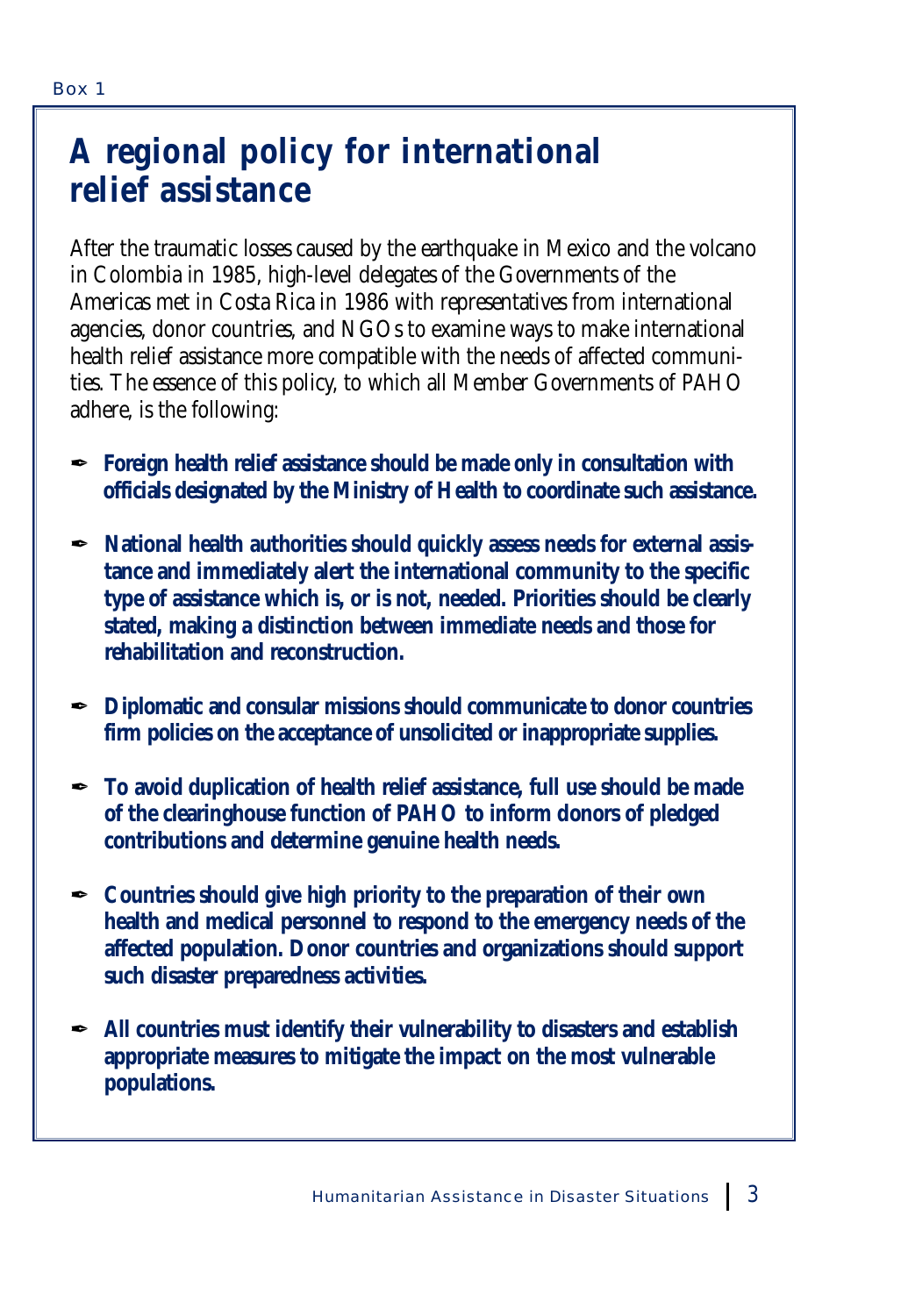Because countries that share geographic territory also share risks to natural hazards, the Andean region, Central America, and the Caribbean are strengthening their collective response abilities. When a country needs additional resources after a disaster, assistance from neighboring countries can be on the scene quickly, and there are few language and cultural barriers. An initiative that has helped to build regional disaster response capacity is SUMA, a supply management system that facilitates the receipt, inventory, classification, and rapid distribution of key humanitarian supplies and equipment. Thousands of individuals have received training in Central America, the Andean countries, and the Caribbean, and SUMA teams can mobilize quickly to respond to local events or those in neighboring countries (Annex 1 has a description of the SUMA system).

In developing countries, the high costs of relief operations can drain, in a matter of days, the resources allotted for a country's long-term primary health care and development goals. The most vulnerable groups—children, pregnant and lactating mothers, the elderly, and low income groups, particularly the underprivileged in urban areas—are the ones whose survival and development are threatened most by the slow recovery of health services.

Because of the competition for dwindling resources at national and global levels, all governments, non governmental agencies and institutions must consider, before the next major disaster strikes, the most effective form of international humanitarian assistance. We hope that the recommendations made in this guide will assist donors and recipients to make decisions that will have the greatest long-term benefit to countries affected by natural or complex disasters.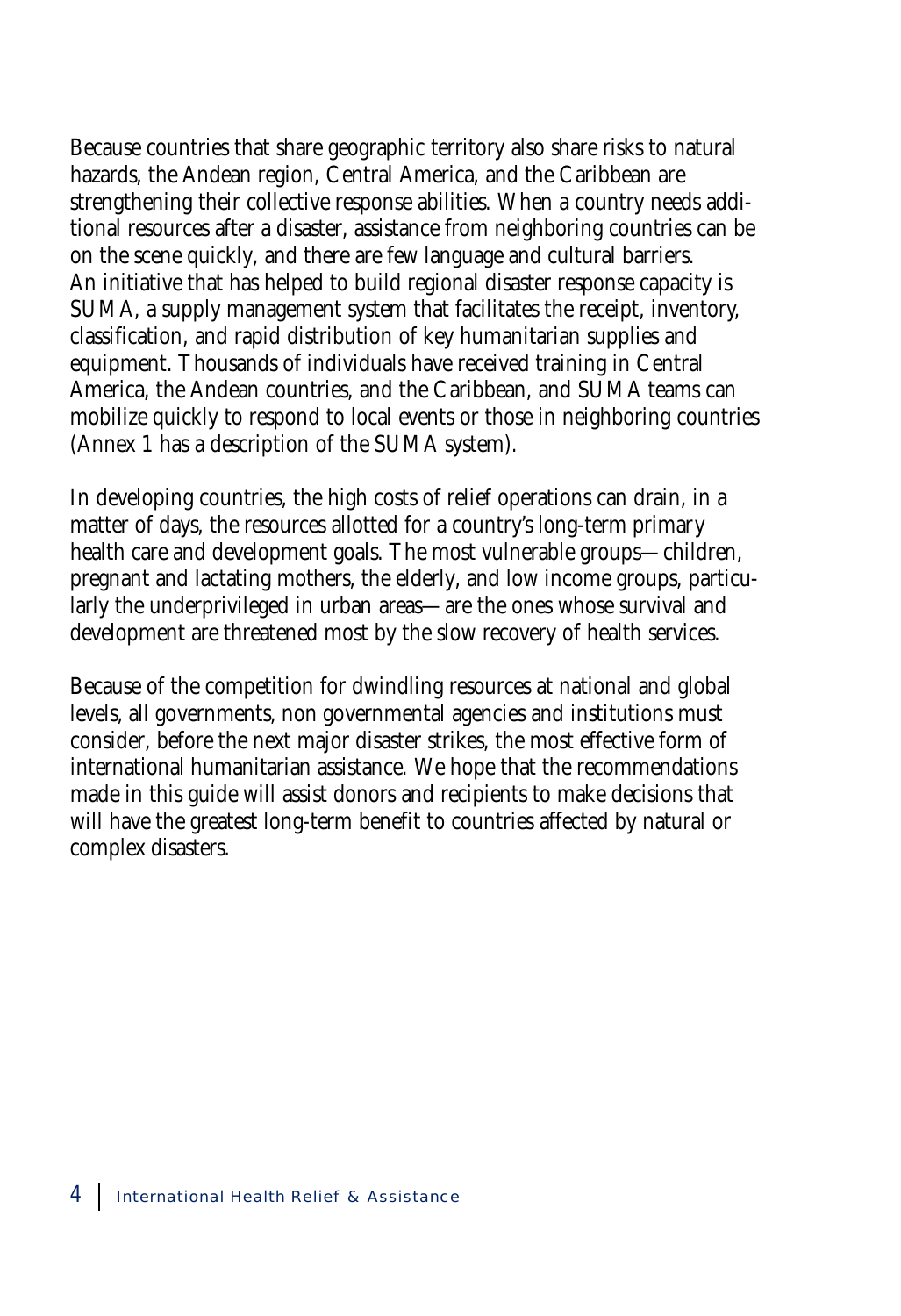## **Principles of humanitarian** assistance

Humanitarian assistance is beneficial to disaster victims and can play an important role in the development of the country if it is properly coordinated and responds to real needs. Both donors and authorities in disaster-prone countries should keep in mind the following principles for effective humanitarian assistance.

✓ *Don't stereotype disasters.* The effects of disasters on the health sector differ according to the type of disaster, the economic and political situation in the affected country, and degree to which its infrastructure is developed.

✓ *Health relief assistance should be made in consultation with officials designated by the Ministry of Health to coordinate health-related humanitarian assistance.* The Health Disaster Coordinator is a senior health official who serves as a focal point for emergency preparedness and coordinates health-related humanitarian activities.

✓*Observe procedures for communication, coordination, and supervision established by authorities in disaster-affected countries.* This is best accomplished through regular meetings as part of the disaster-planning process between national authorities and representatives of donor agencies, NGOs, and other organizations involved in humanitarian assistance.

✓*Needs assessment must be carried out promptly by national health authorities in the affected country.* Donors should be informed immediately of the specific type of assistance that is or is not needed. Delays between the identification of needs and the actual arrival of assistance from the outside are unavoidable and sometimes prolonged, resulting in assistance that arrives after needs have been met.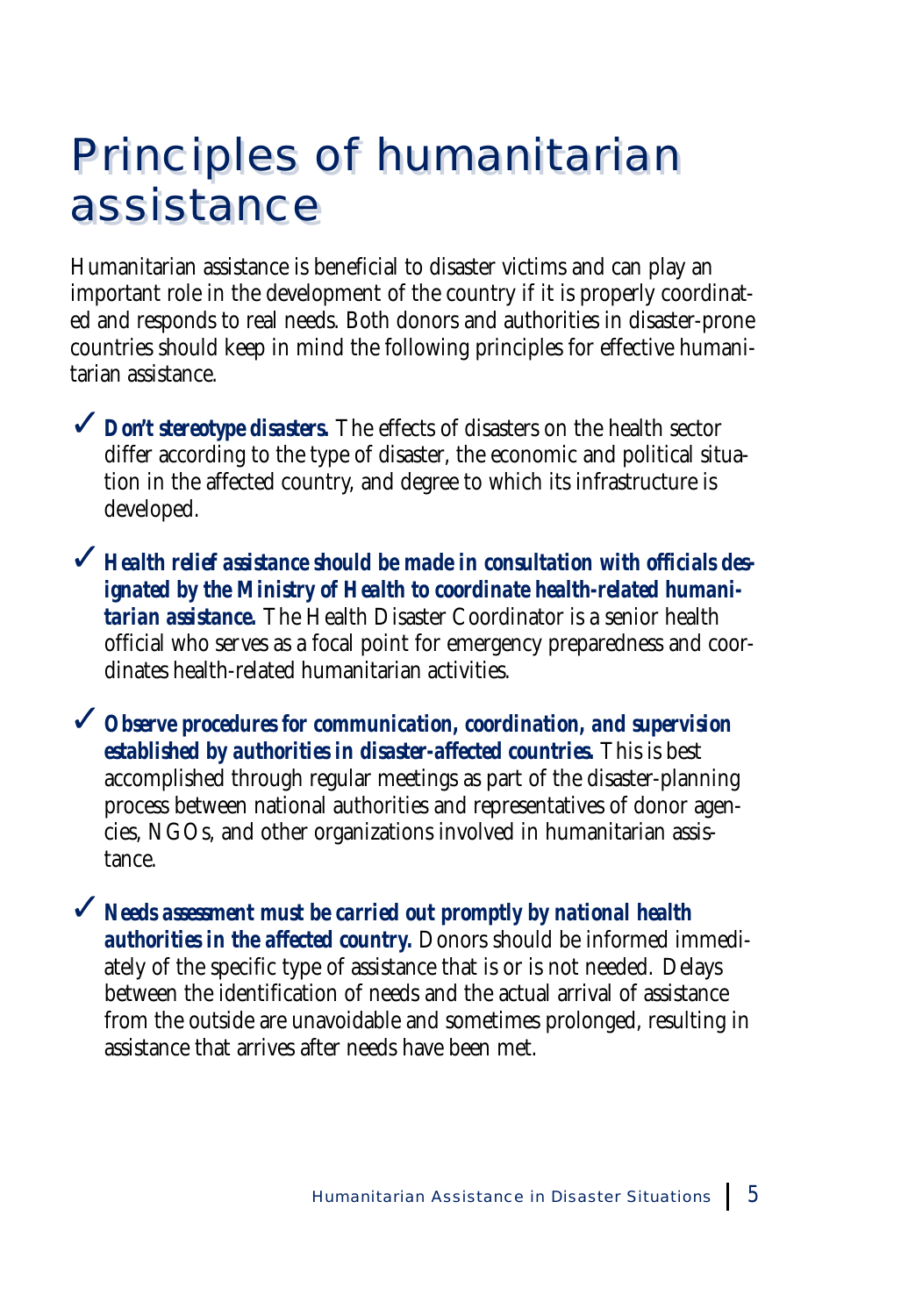✓*Inform donors of what is not wanted or needed.* This is as critical as giving specifications for requirements. Guidelines should be circulated to all potential suppliers of assistance and diplomatic and consular representatives abroad to prevent ineffective contributions.

✓ *Donors should not compete with each other to meet the most visible needs of an affected country.* The quality and appropriateness of the assistance is more important that its size, monetary value or the speed with which it arrives.

✓*Emergency assistance should complement, not duplicate, measures applied by the affected country.* While some duplication is unavoidable as many countries and agencies worldwide hasten to meet the same needs, real or presumed, much of this duplication can be avoided by making use of the clearing-house functions of the United Nations Office for the Coordination of Humanitarian Affairs (OCHA) and PAHO/WHO regarding health needs. There are well-organized consortia of NGOs and voluntary organizations that coordinate humanitarian assistance (see Box 3 for a description of some of the major agencies).

✓*It is unlikely that medical personnel will be required from abroad.* The immediate needs of disaster victims must be met within hours of disaster impact. Unsolicited foreign medical teams and volunteers arrive unprepared or too late to be of real assistance to disaster victims. On the other hand, teams from neighboring countries or regions that share a common culture and language can provide valuable assistance.

✓*The need for search and rescue, life-saving first aid and other immediate medical procedures is short-lived.* Special caution is necessary when considering international assistance that is useless once the acute emergency phase has passed. This type of assistance includes personnel, specialized rescue equipment, mobile hospitals, and perishable items.

✓*Use of the Internet has become a necessity before and during emergencies.* Electronic communications reduce delays in making pledges and contributions in disaster situations. NGOs and other partners should participate in and encourage the open sharing of information on the Internet.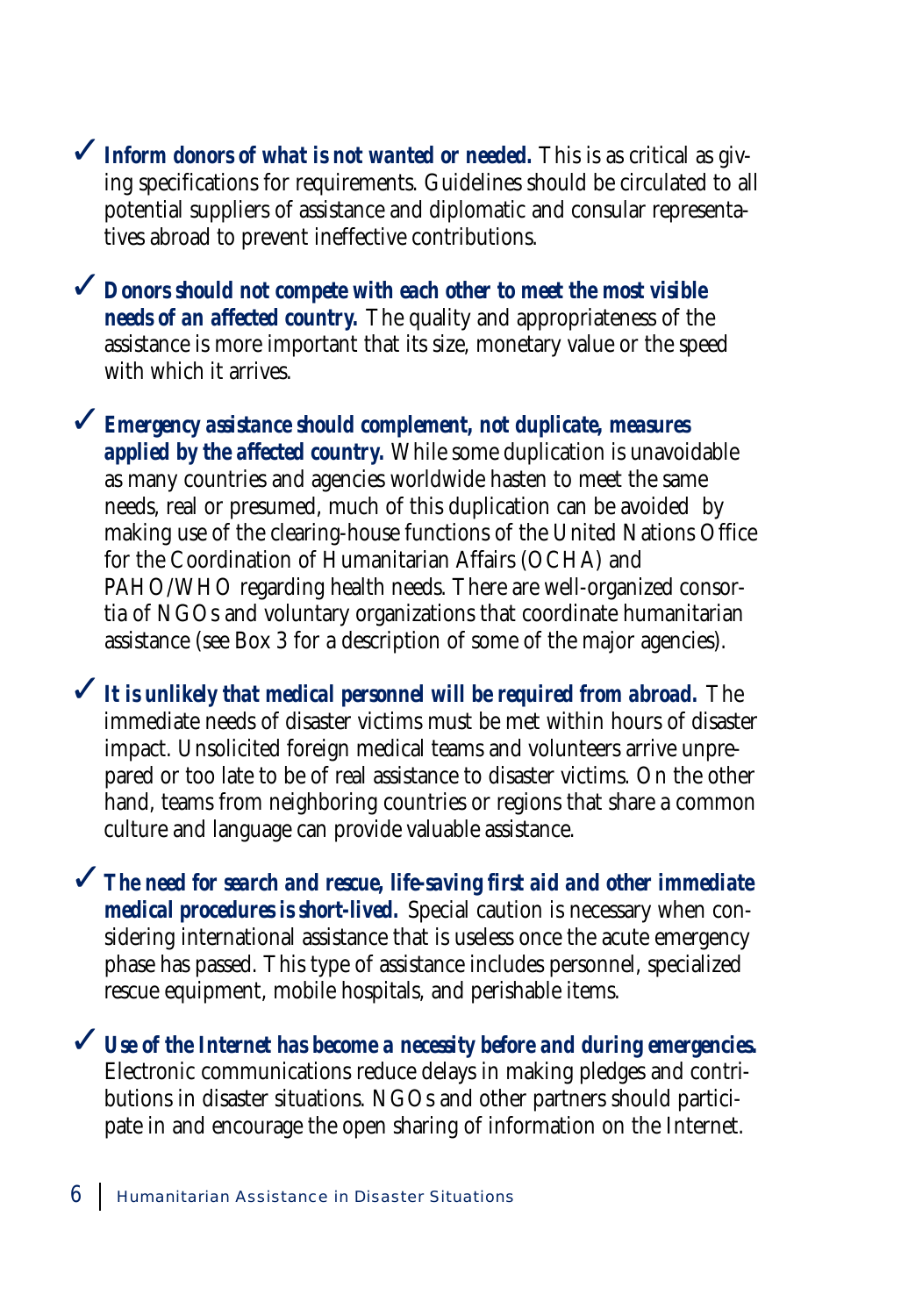✓*Information must be circulated openly and subjected to review to ensure accountability in the management of humanitarian supplies.* Donors and national authorities must be provided accurate reports on the status of shipments and distribution of supplies. Supply management systems such as SUMA *(see Box 4)* assist in maintaining inventories, categorize, and sort incoming supplies, and provide donors and national authorities with accurate reports on the status of shipments and deliveries.

✓*National, and increasingly, foreign military forces play an important role in humanitarian assistance, particularly in the area of logistics (transportation, communication, and aerial surveys).* Continuous dialogue between civilian and military authorities and participation in joint exercises will help to ensure that military involvement enhances rather than displaces the influence of national health authorities in emergency situations.

✓ *Don't overreact to media reports for urgent international assistance.* Despite the tragic images we are shown, get the complete picture and wait until pleas for aid have been formally issued.



**AHOWHO A Waak**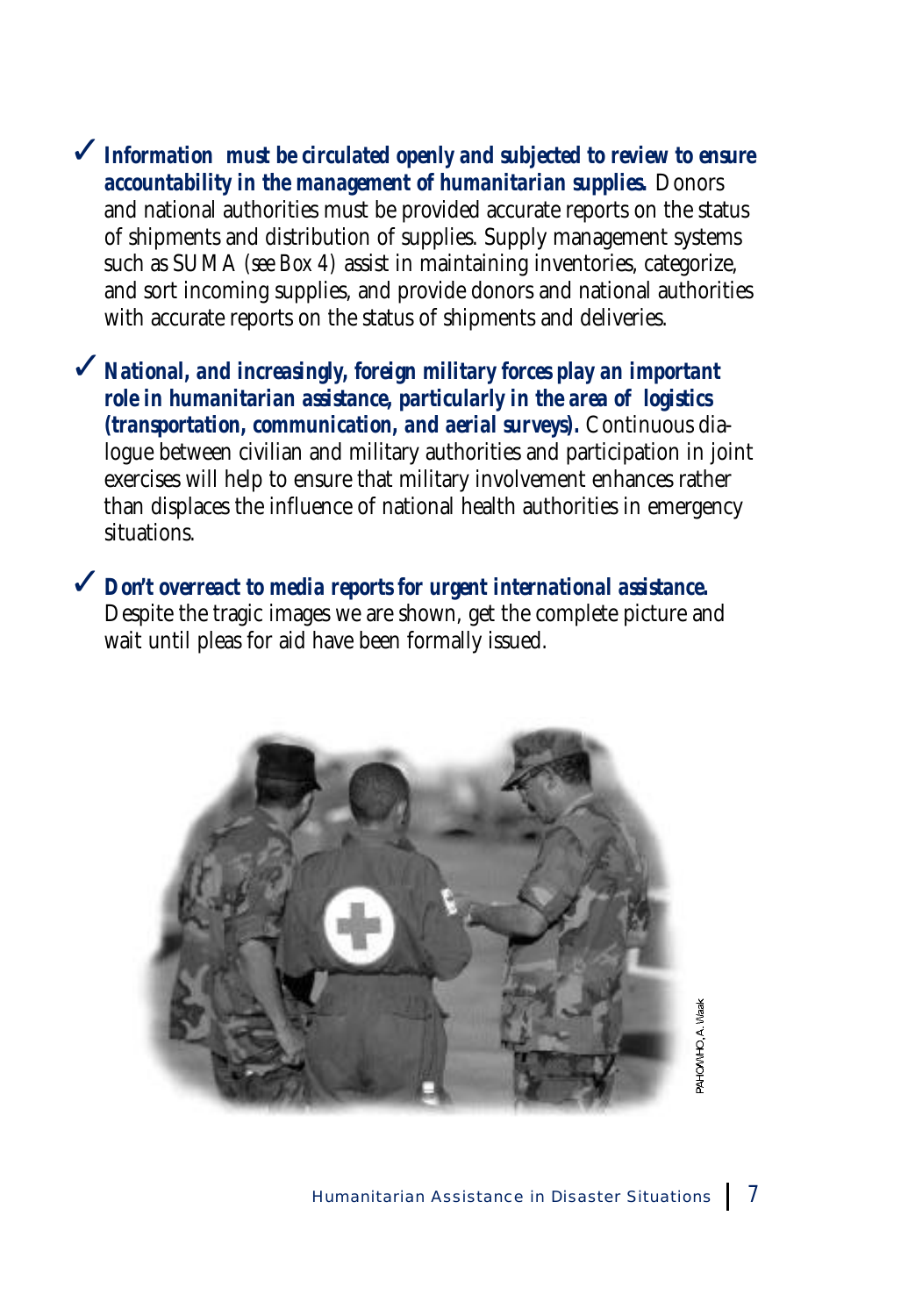# **Obtaining international** disaster relief

Agencies providing outside humanitarian assistance in emergencies fall into several categories--foreign governments, international organizations, and non governmental organizations. Authorities in disaster-affected countries should be aware of the resources, channels of communication, and constraints of these agencies. Following are some guiding principles for obtaining international assistance.

✓*Agencies can make cash grants, donate supplies, provide technical assistance, furnish food, or make loans.* Some specialize in only one of these areas, while others have a more general mandate. It is essential to understand these resources to avoid requesting cash from an agency that provides only in-kind assistance, or supplies from an agency that specializes in technical cooperation.

#### ✓*Non governmental organizations vary considerably in their approaches to humanitarian assistance and the health contributions they can make.*

Larger, experienced agencies and those already engaged in development work in the affected country tend to have a better understanding of the nature of the problems encountered. Agencies without a prior commitment to the country concerned generally have less knowledge of local problems and sometimes harbor misconceptions about the needs created by a disaster. They can thus increase the pressure on the local government by demanding operational support (for example, for transportation) that would be better allocated to another agency.

✓*Proper communication channels are important. Some agencies may only accept requests for assistance from one specific source within the affected country, or will only disseminate assistance through a specific agency or ministry.* For example, PAHO/WHO accepts requests for assistance from health ministries, while the International Federation of Red Cross and Red Crescent Societies distributes its aid exclusively through its national members. However, despite these preferential channels, the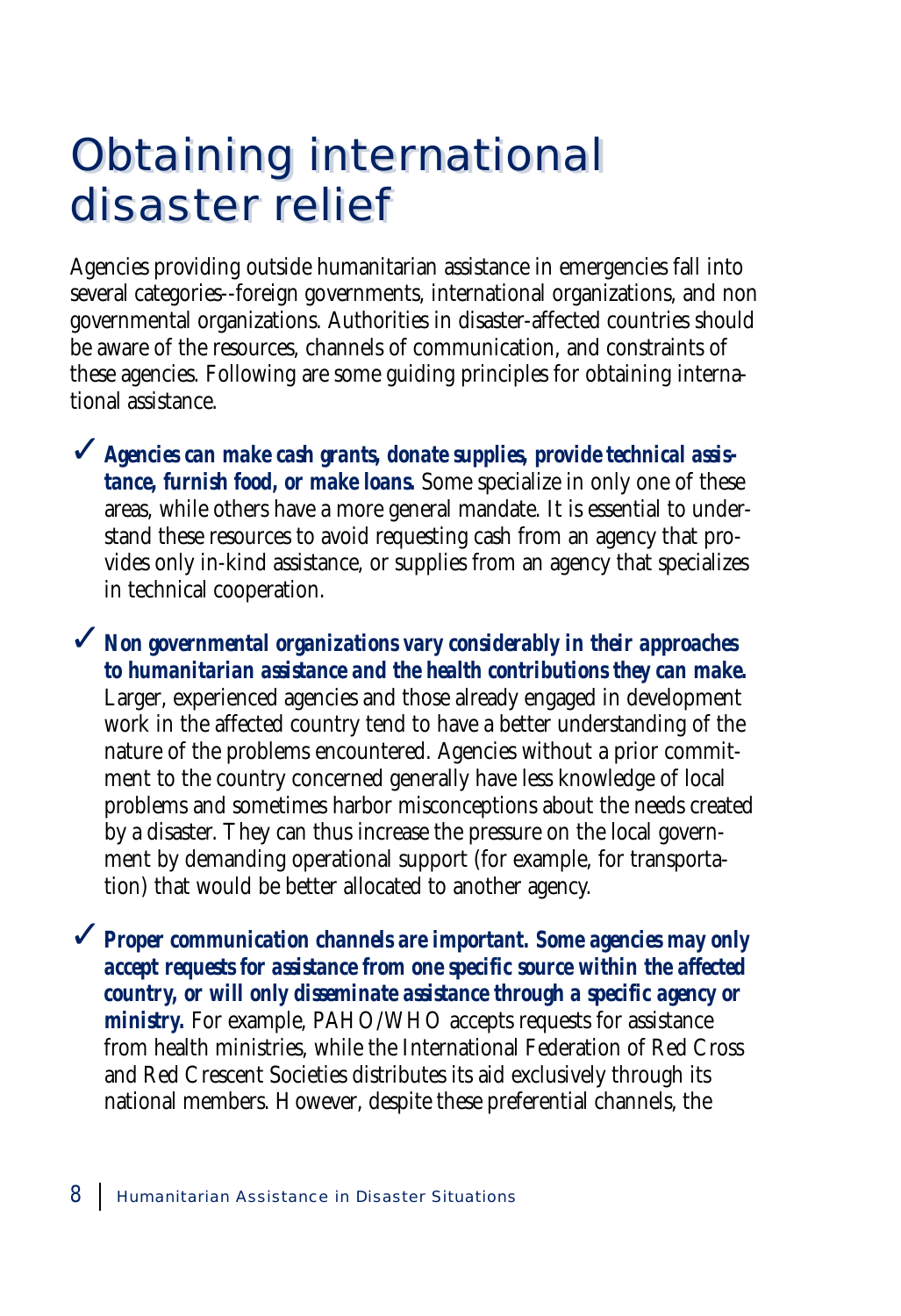Ministry of Health, through its Health Disaster Coordinator, should remain the ultimate public health authority in the affected country, and must be informed of, and monitor the type and quantity of health assistance arriving in the country.

✓ *Donor agencies may require the declaration of a state of emergency by the affected country or their own representative or a formal request from the government before they can respond.* A request made to the U.N./OCHA is regarded as a request to the entire U.N. system.

✓*Agencies may require first-hand or conclusive evidence of the need for relief before making expenditures or conducting fund raising.* Donors are increasingly better informed through their local experts, NGOs, or others of the validity of needs and are less likely to blindly accept official information. For instance, blaming the natural disaster for long-standing development problems and requesting emergency humanitarian funds for their solutions is detrimental.

#### ✓*Some foreign governments and agencies will commit funds for specific projects in the early stage of an emergency, before a thorough assessment of health sector priorities has even been initiated.* The health sector

must, therefore, prepare and submit preliminary cost estimates for shortterm emergency humanitarian assistance needs as soon as possible before all emergency funds are committed by donors. These estimates of immediate humanitarian needs are distinct from the estimated cost of the disaster to the health sector. Presenting to the donor community the total or conglomerate cost of the health impact (immediate needs, reconstruction cost, and indirect economic impact) is confusing, as many humanitarian donors— by statute—must refrain from development or reconstruction activities.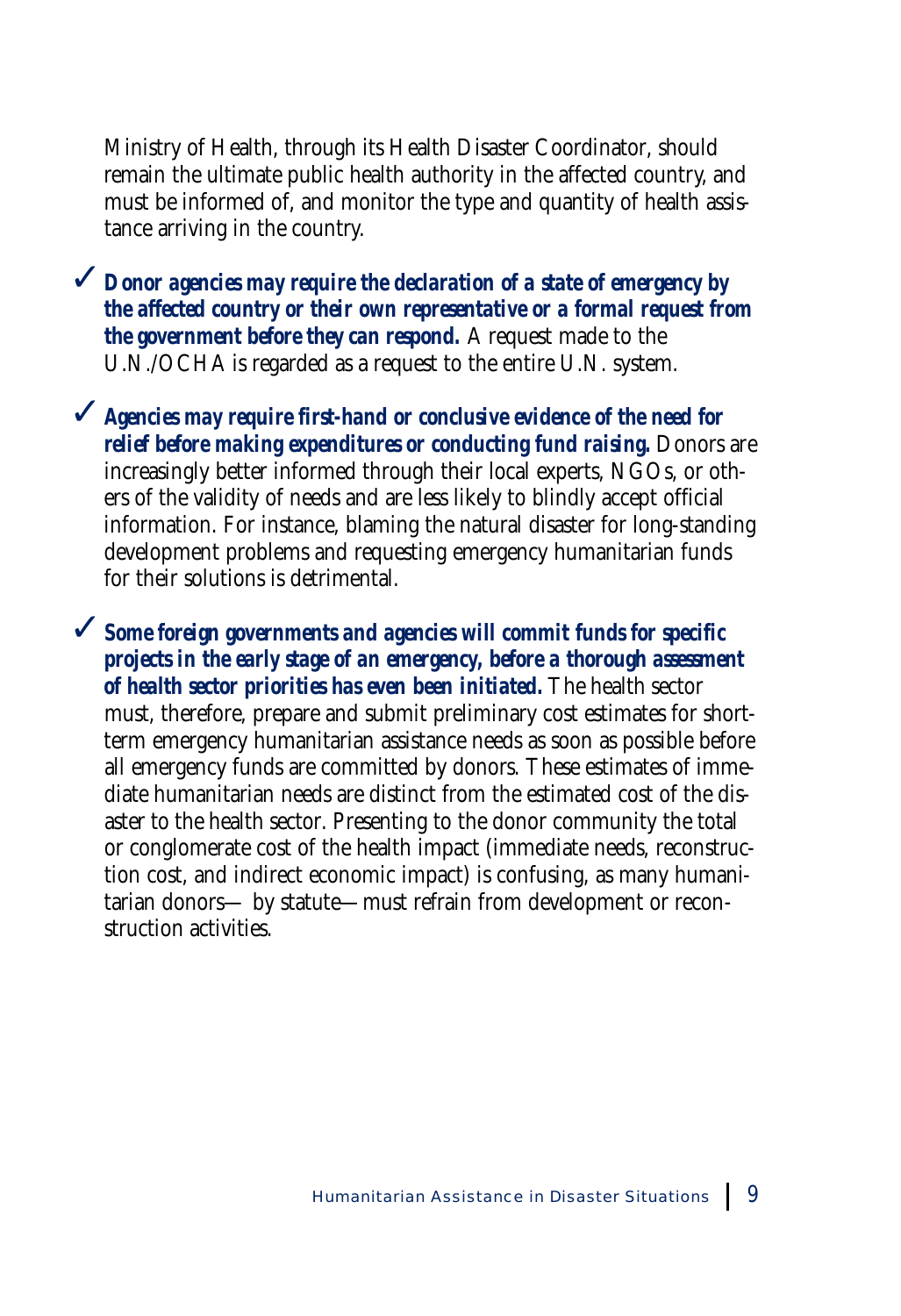# After a disaster, do....

✓*Consult with affected country's Health Disaster Coordinator for information about health needs.* Don't start collecting relief items until you have this information.

✓ *Whenever possible, donate cash or credit directly to the national health authorities, to international agencies, or channel it through well-established NGOs.* Most of the relief items can be purchased locally or in neighboring countries. Cash also can be used to restore the pre-disaster level of health care and to replace national resources that have been diverted from essential programs and used for the emergency.

✓*Assist countries during the preparedness, rehabilitation, and reconstruction phases.* An affected country will deplete many of its financial and material resources when responding to the immediate effects of a disaster. While certain types of assistance have high visibility and humanitarian appeal (for instance, search and rescue teams), donors should invest in long-term projects aimed at reconstruction and reducing vulnerability to future disasters (e.g., training, improved water supply systems).

#### ✓*Coordinate the efforts of independent assessment teams or fact-finding missions with those of the affected country and other agencies.*

✓*Ensure that an agency is identified in advance that will take responsibility for delivering items to the affected population.* Unconsigned relief items should not be sent to a disaster-affected country.



AHOWHO, A. Waak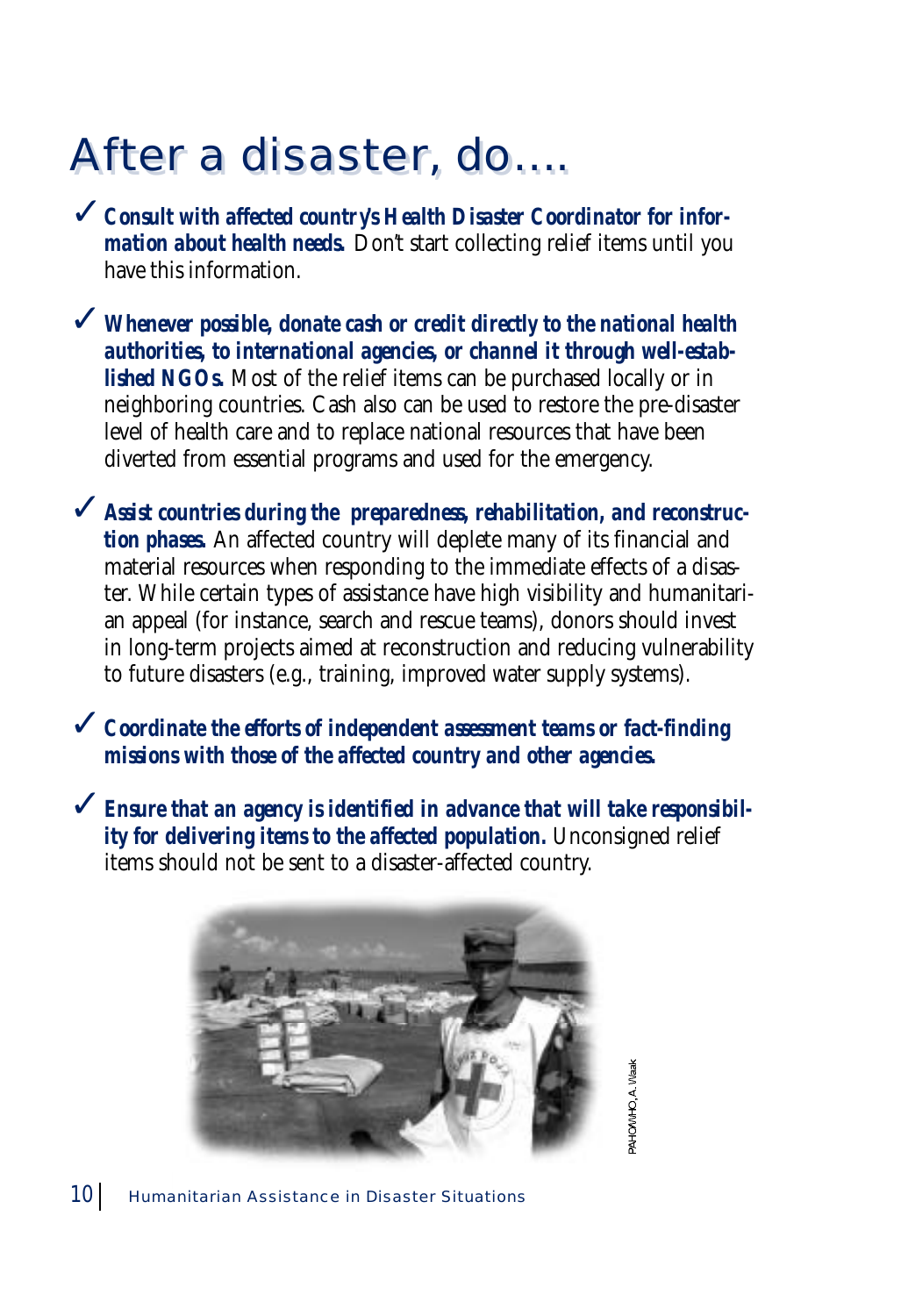## Discourage sending...

- *Used clothing, shoes, etc. In most cases, the local community donates more than enough of these items to meet the demand.* It is more economical, convenient and sanitary to purchase items locally than to ship used items. Refer offers of this type of assistance to local charities or voluntary agencies.
- *Household foods.* The same applies for food items. A disaster is not likely to cause a national food shortage in Latin America and the Caribbean, although the international media may highlight local distribution problems. If food is requested, it must be non-perishable, clearly labeled, and appropriate to the local culture.
- *Household medicines or prescriptions.* These items are medically and legally in appropriate. Pharmaceutical products take up needed space and divert the attention of medical personnel from other more pressing tasks to sort, classify, and label them.
- *P* Blood and blood derivatives. There is much less need for blood that the public commonly believes. In recent disasters in Latin America, local blood donors in the affected country have covered the victims' needs. This type of donation is unsuitable because it requires quality and safety controls, such as refrigeration or screening for detection of HIV antibodies.

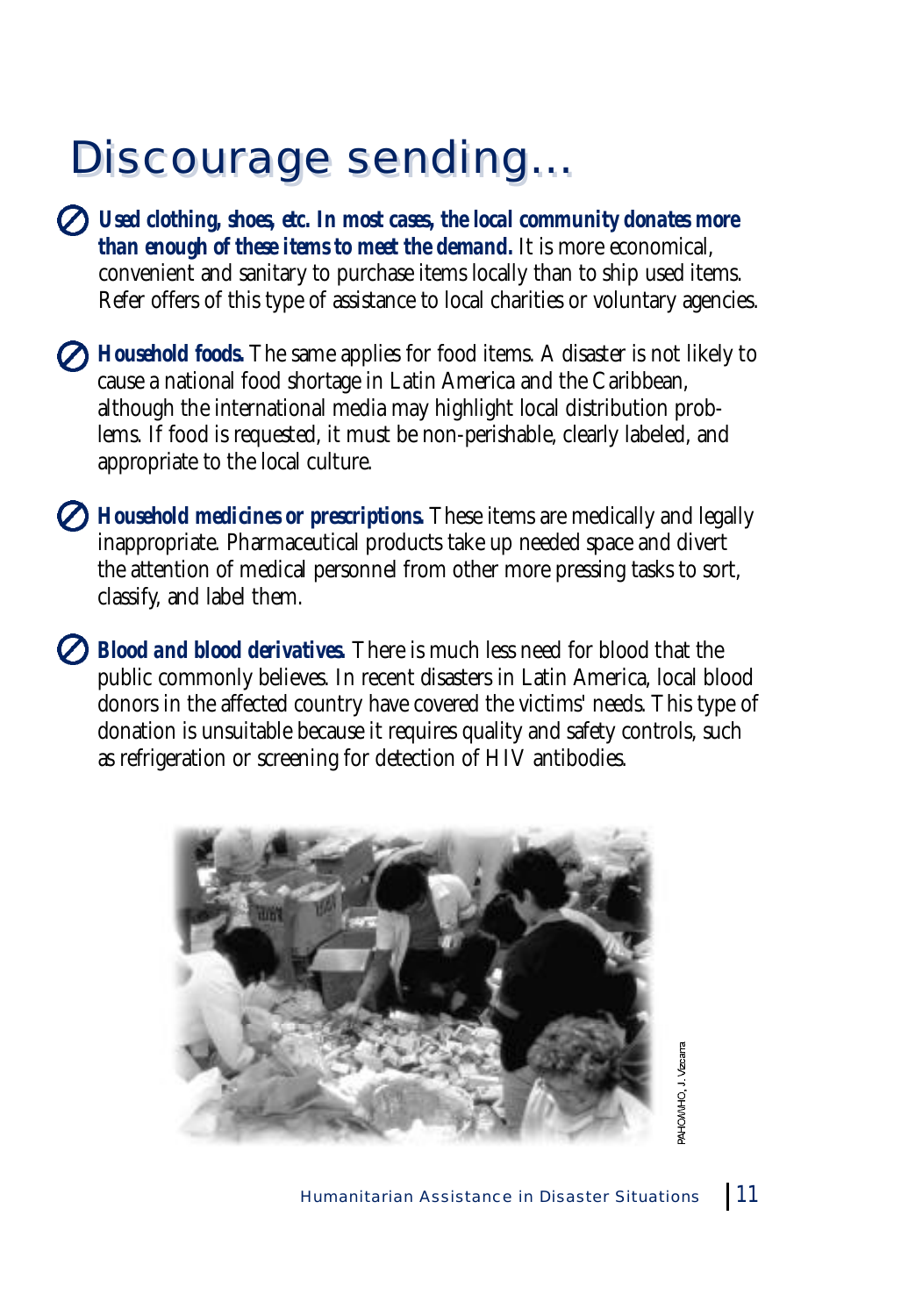*Medical or paramedical personnel or teams.* Local health services are able to handle emergency medical care to disaster victims. In fact, most countries in Latin America and the Caribbean have a relatively high physician-to-population ratio. If international aid is needed, neighboring countries are in the best position to assist during the immediate aftermath of an event. Exceptions to this are highly skilled specialists who have been specifically requested by the Ministry of Health. Foreign medical or paramedical personnel who are unfamiliar with local language and conditions should be encouraged to remain at home.

*Field hospitals, modular medical units.* Considering that this type of equipment is justified only when it meets medium-term needs, it should not be accepted unless it is donated. Equipment specifications such as weight, volume, freight and installation costs should be transmitted to Ministry of Health authorities so that they can decide on its usefulness.



**Jazaro García, Dominican Republic**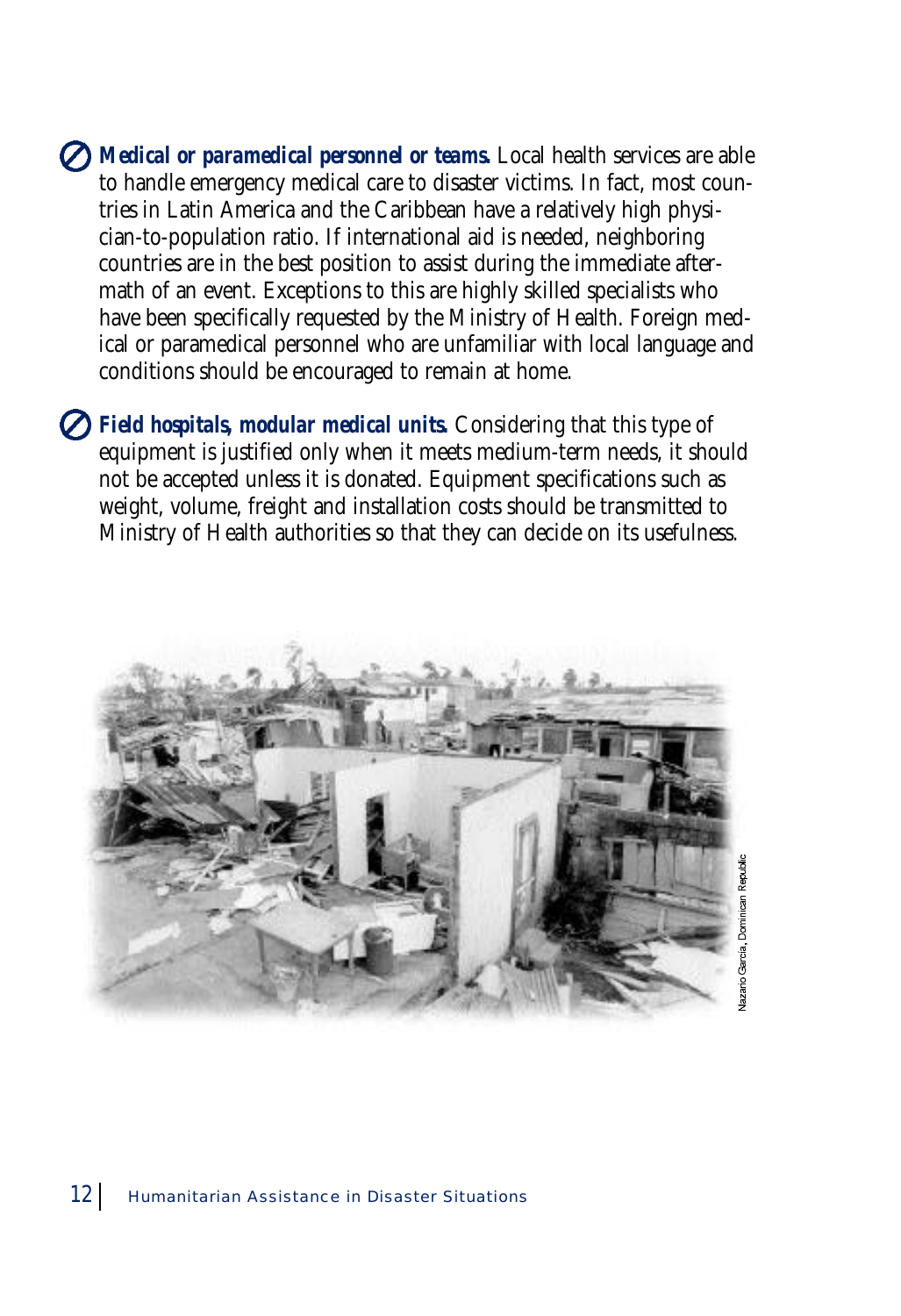## Consult further about donations of....



*Used medical equipment.* Specifications must be provided. If the value of the equipment justifies it, an on-site inspection may be arranged by a technician in the donor country or an international agency.

*New equipment.* When considering these donations, take into account the cost of air freight, the continued availability of spare parts, and local availability of personnel who are trained in operation and maintenance of the equipment. Most manufacturers are willing to wait several days to allow technical consultation with the appropriate Ministry.

**Tents.** Many countries stock a large quantity of locally manufactured tents. The funds that donors are willing to spend to purchase and airlift tents could be put to better use by purchasing reconstruction materials locally.

*Vaccines.* They are most often neither needed nor approved by the corresponding Ministry of Health. Check the presentation, dose, and expiration date and inform the Ministry of Health, or check with PAHO/WHO.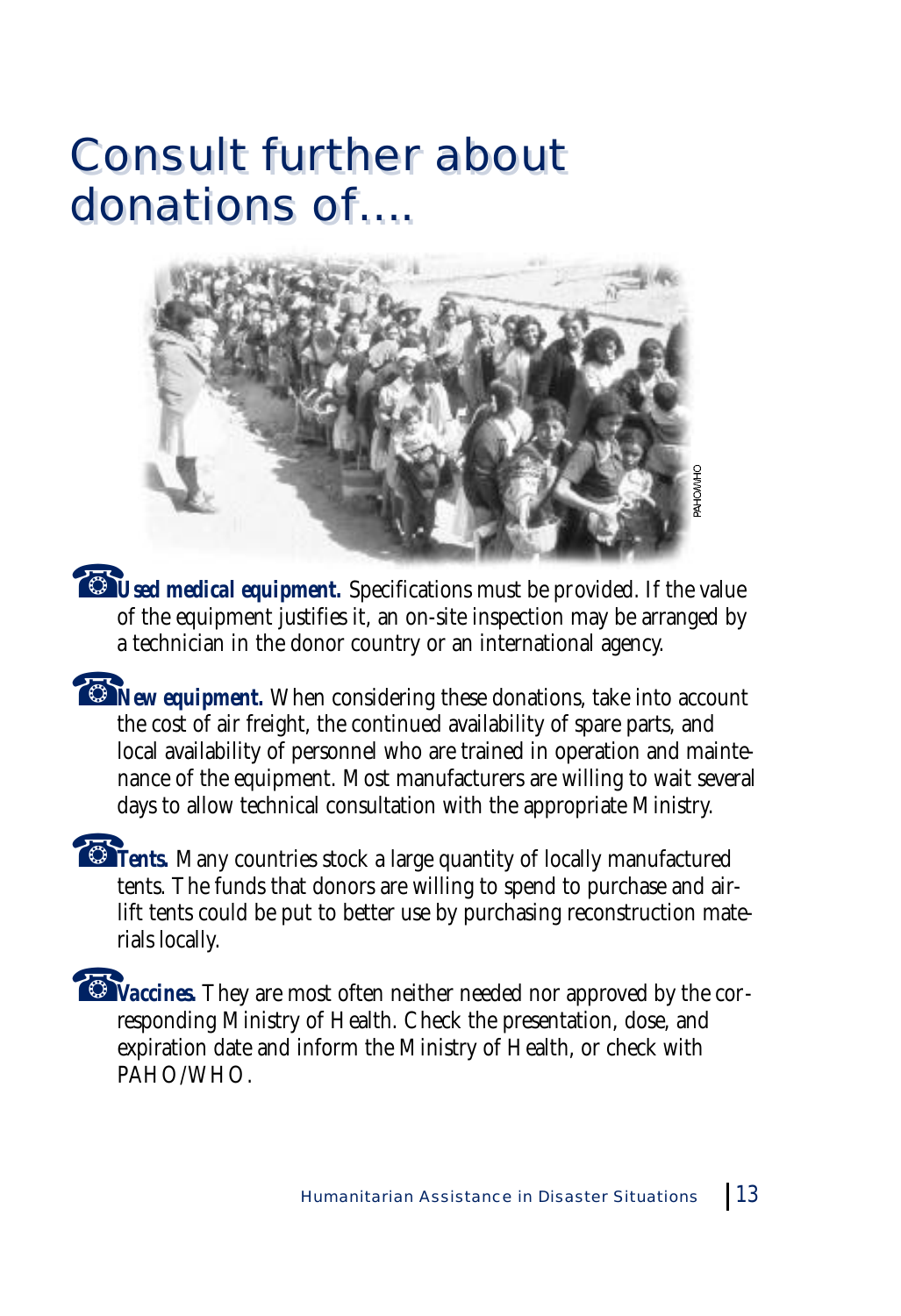# Myths and realities Myths and realities of natural disasters

Many mistaken assumptions are associated with the impact of disasters on public health. Those in the donor community as well as those in disaster-prone countries should be familiar with the following "myths and realities":

- **Myth:** *Foreign medical volunteers with any kind of medical background are needed.*
- **Reality: The local population almost always covers immediate lifesaving needs. Only medical personnel with skill that are not available in the affected country may be needed.**
- **Myth:** *Any kind of international assistance is needed, and it's needed now !*
- **Reality: A hasty response that is not based on an impartial evaluation only contributes to the chaos. It is better to wait until genuine needs have been assessed.**
- **Myth:** *Epidemics and plagues are inevitable after every disaster.*
- **Reality: Epidemics do not spontaneously occur after a disaster and dead bodies will not lead to catastrophic outbreaks of exotic diseases. The key to preventing disease is to improve sanitary conditions and educate the public.**
- **Myth:** *The affected population is too shocked and helpless to take responsibility for their own survival.*
- **Reality: On the contrary, many find new strength during an emergency,**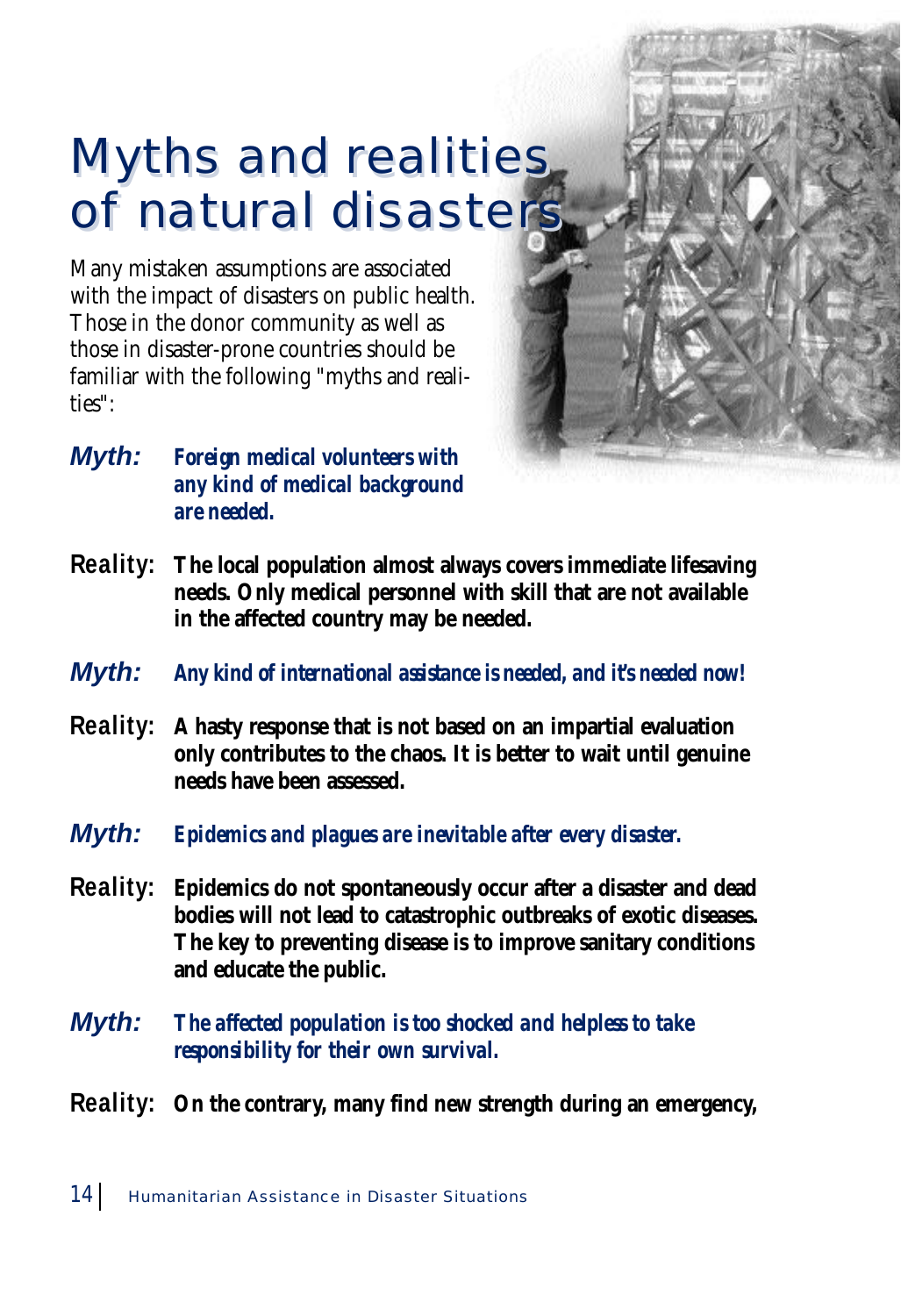

**as evidenced by the thousands of volunteers who spontaneously united to sift through the rubble in search of victims after the 1985 Mexico City earthquake.**

- **Myth:** *Disasters are random killers.*
- **Reality: Disasters strike hardest at the most vulnerable group, the poor—especially women, children and the elderly.**
- **Myth:** *Locating disaster victims in temporary settlements is the best alternative.*
- **Reality: It should be the last alternative. Many agencies use funds normally spent for tents to purchase building materials, tools, and other construction-related support in the affected country.**
- **Myth:** *Things are back to normal within a few weeks.*
- **Reality: The effects of a disaster last a long time. Disaster-affected countries deplete much of their financial and material resources in the immediate post-impact phase. Successful relief programs gear their operations to the fact that international interest wanes as needs and shortages become more pressing.**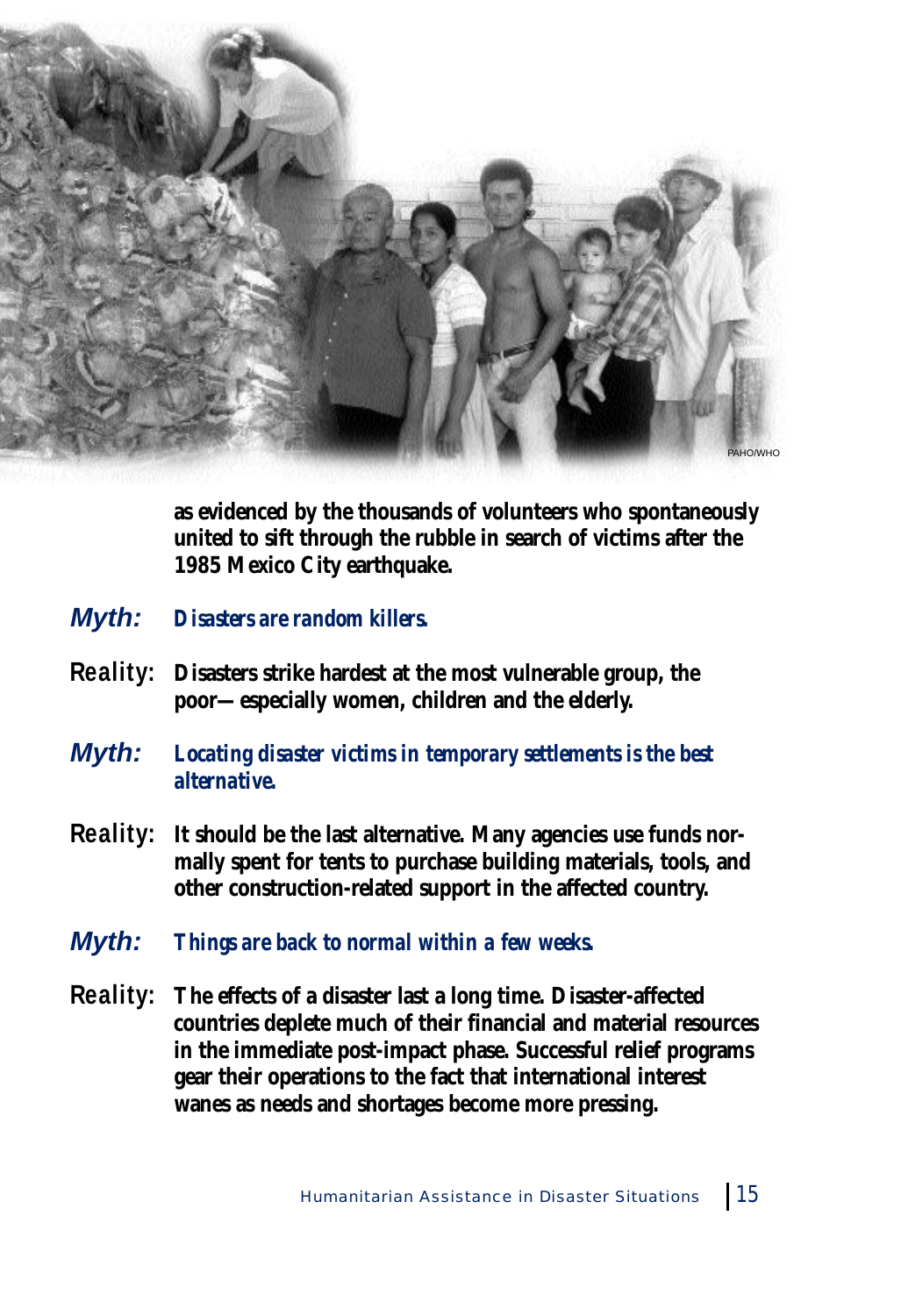# Effects of natural disasters on

The effects of disasters on health differ according to the type of disaster, the economic and political situation in the affected country, and degree to which its infrastructure is developed.

| <b>Effect</b>                                                    | <b>Earthquakes</b>                                  | <b>High winds</b><br>(w/out flooding) | <b>Tidal waves/</b><br>flash floods |
|------------------------------------------------------------------|-----------------------------------------------------|---------------------------------------|-------------------------------------|
|                                                                  |                                                     |                                       |                                     |
| <b>Deaths</b>                                                    | Many                                                | Few                                   | Many                                |
| <b>Severe</b><br>injuries<br>requiring<br>extensive<br>treatment | Many                                                | Moderate                              | Few                                 |
| <b>Increased risk</b><br>of communi-<br>cable diseases           | Potential risk following all major disasters        |                                       |                                     |
| <b>Damage</b><br>to health<br><b>facilities</b>                  | <b>Severe</b><br>(structure and)<br>equipment)      | <b>Severe</b>                         | Severe but localized                |
| Damage to<br>water systems                                       | <b>Severe</b>                                       | Light                                 | <b>Severe</b>                       |
| Food<br>shortage                                                 | (may occur due to economic<br>and logistic factors) |                                       | Common                              |
| <b>Major</b><br>population<br>movements                          | Rare (may occur in heavily damaged urban areas)     |                                       |                                     |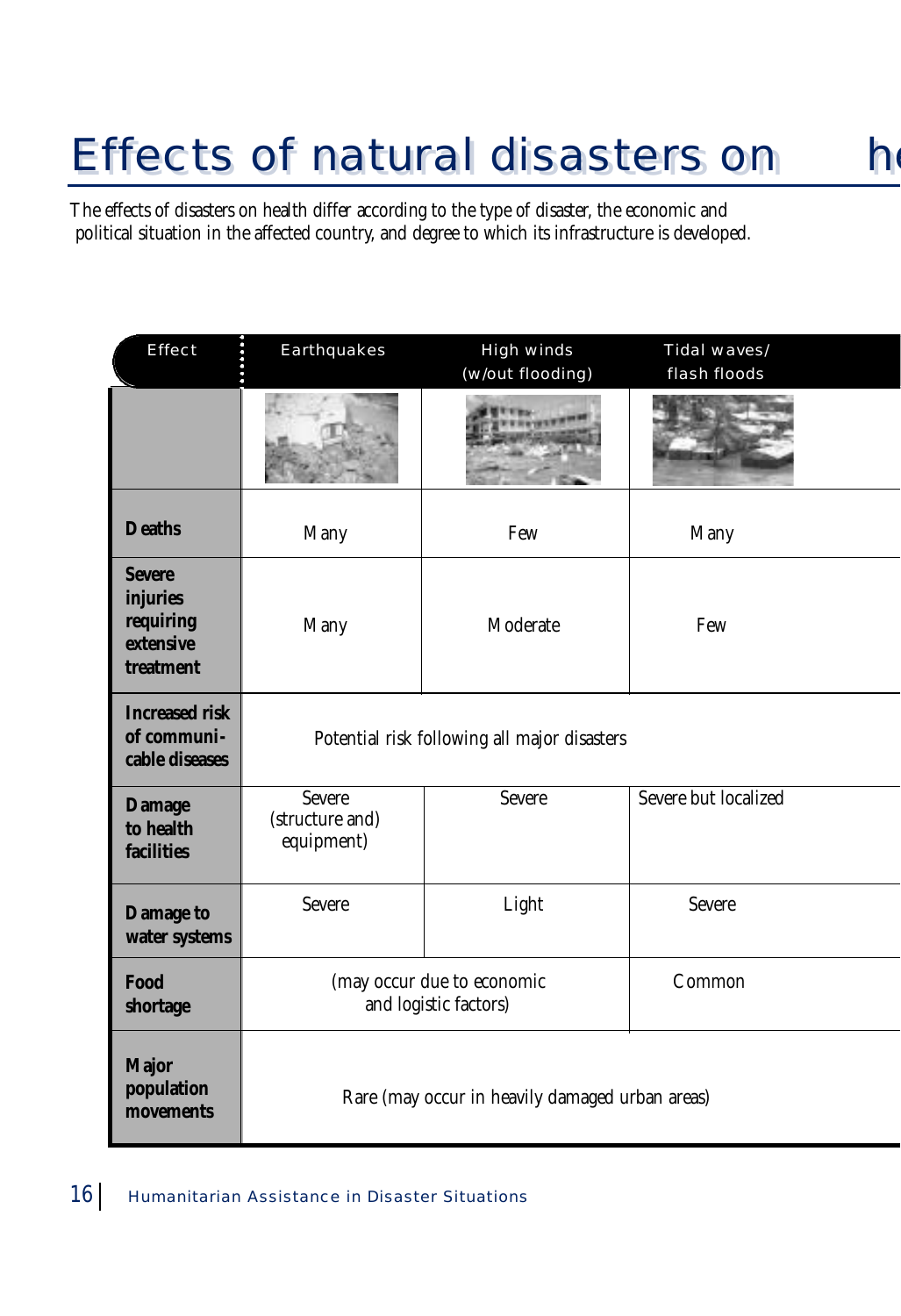

| <b>Slow-onset</b><br>floods | <b>Landslides</b>                                                                   | <b>Volcanoes/</b><br><b>Lahars</b> |
|-----------------------------|-------------------------------------------------------------------------------------|------------------------------------|
|                             |                                                                                     |                                    |
| Few                         | Many                                                                                | Many                               |
| Few                         | Few                                                                                 | Few                                |
| <b>Severe</b>               | (Probability rises with overcrowding and deteriorating sanitation)<br><b>Severe</b> | <b>Severe</b>                      |
| (equipment only)            | but localized                                                                       | (structure and<br>equipment)       |
| Light                       | Severe but<br>localized                                                             | Severe                             |
| Common                      | Rare                                                                                | Rare                               |
|                             | Common (generally limited)                                                          |                                    |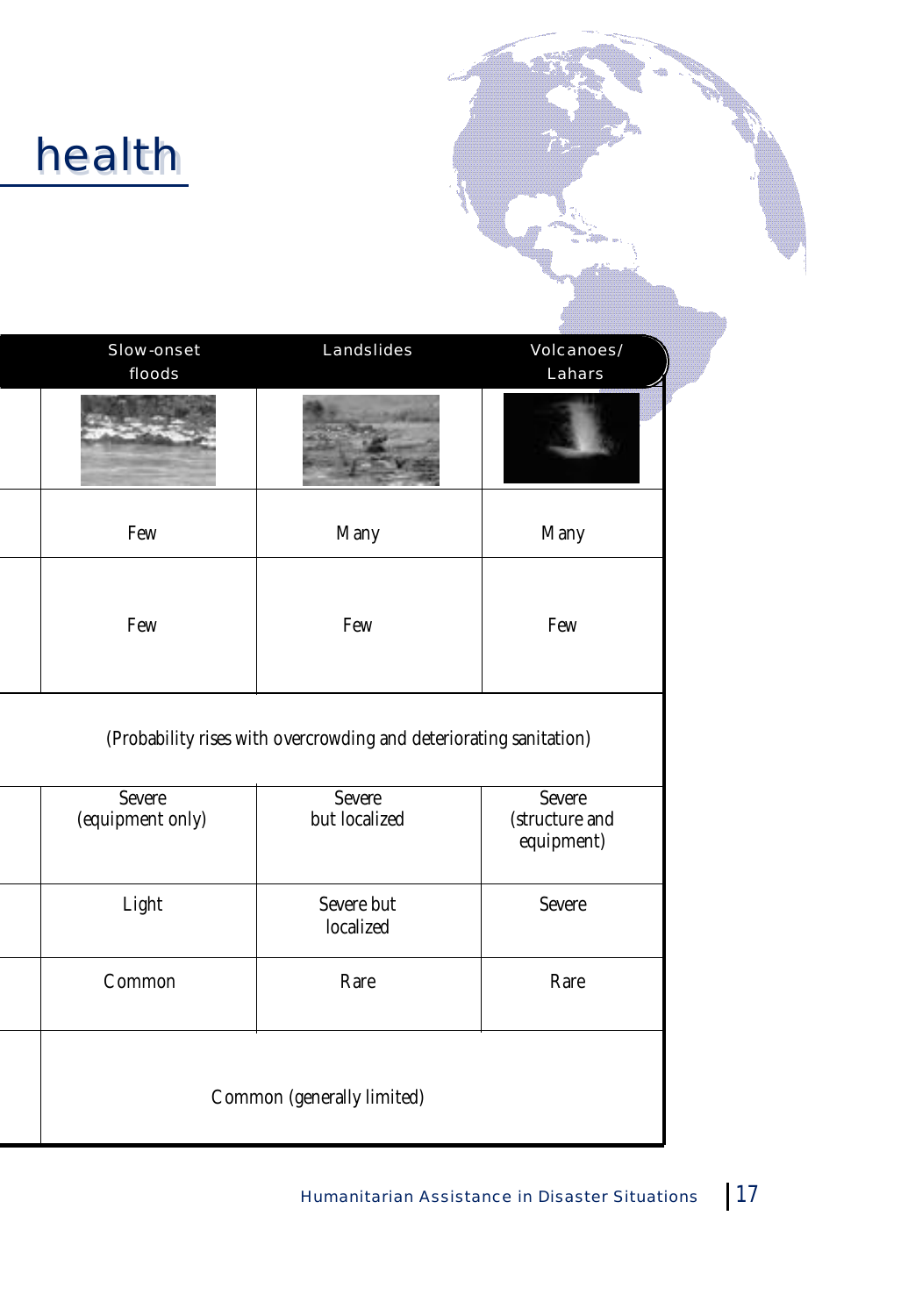

## A comprehensive humanitarian **supplies system<sup>2</sup>**



The flood of relief supplies that arrive in the aftermath of large-scale disasters often pose serious logistic and management problems for national authorities. To address these problems, the Pan American Health Organization, in conjunction with other international agencies and governments, initiated the Supply Management Project, known as SUMA, in 1992. The main objective of this project is to strengthen national capacity to effectively manage humanitarian assistance supplies.

<sup>2.</sup> The SUMA software is copyrighted by PAHO, but is distributed free of charge in English, Spanish, and French. Copies of SUMA software and manuals are available on request from the Emergency Preparedness Program, PAHO/WHO, 525 23rd St., NW, Washington, DC 20037, USA; Fax (202) 775-4578; e-mail: disaster@paho.org, or from FUNDESUMA, Apdo. 869, Pavas 1200, Costa Rica, Fax: (506) 257-2139; e-mail: funsuma@sol.racsa.co.cr. The software and manuals also can be downloaded from the SUMA web site (www.disaster.info.desastres.net/SUMA/) where announcements, information on emergencies, and related material can be viewed. Information on SUMA training can be obtained from the above addresses or PAHO/WHO Representatives in countries of the Region of the Americas.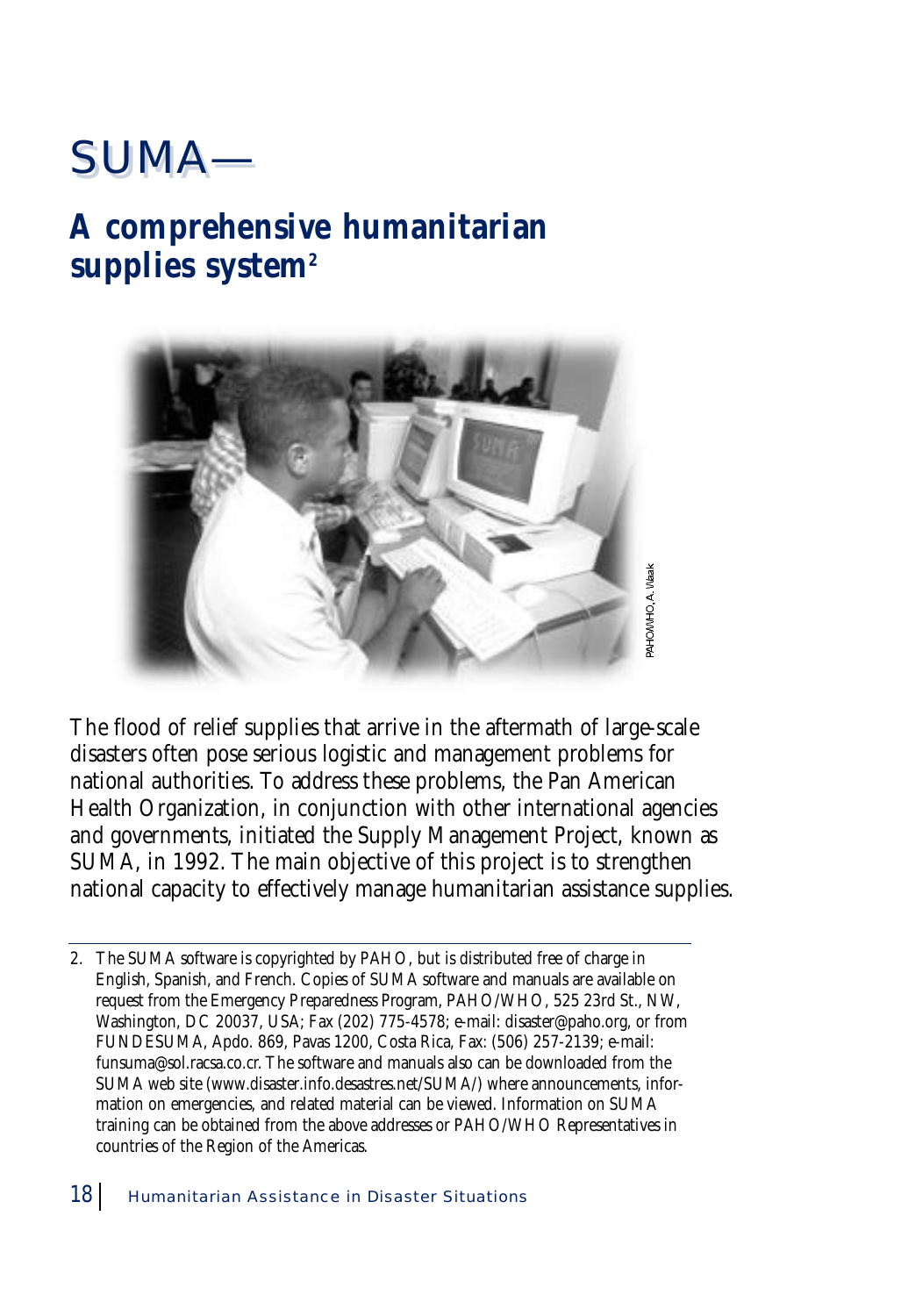To this end, thousands of officers in all countries in the Americas and in other regions have received or are receiving training.

#### **The main tasks of SUMA are to:**

- $\mathscr{L}$  sort and identify humanitarian assistance supplies;
- $\triangle$  rapidly identify and prioritize distribution of those supplies urgently needed by the disaster-affected population;
- ✒ maintain inventory and distribution control in warehouses;
- $\triangle$  enter all incoming supplies in the SUMA database. National authorities use reports generated for decision-making;
- $\triangle$  register consignments that are delivered to consignees;
- $\triangle$  keep national authorities and donors informed about items received;
- $\triangle$  keep disaster managers informed about items available for distribution.

In most countries in the Region of the Americas, SUMA focal points have been designated to coordinate the project. Among the institutions involved in the project are: ministries of health and other health agencies, civil defense or national emergency agencies, ministries of foreign affairs, customs departments, Red Cross Societies, fire fighters, and non governmental organizations involved in humanitarian assistance.

One of the most important features of SUMA is its flexibility. It can be used in many different emergency situations, and for response to natural disasters as well as in complex emergencies. The development and modification of the software has depended on constant feedback from national team members who have used it in a variety of disaster situations and training sessions.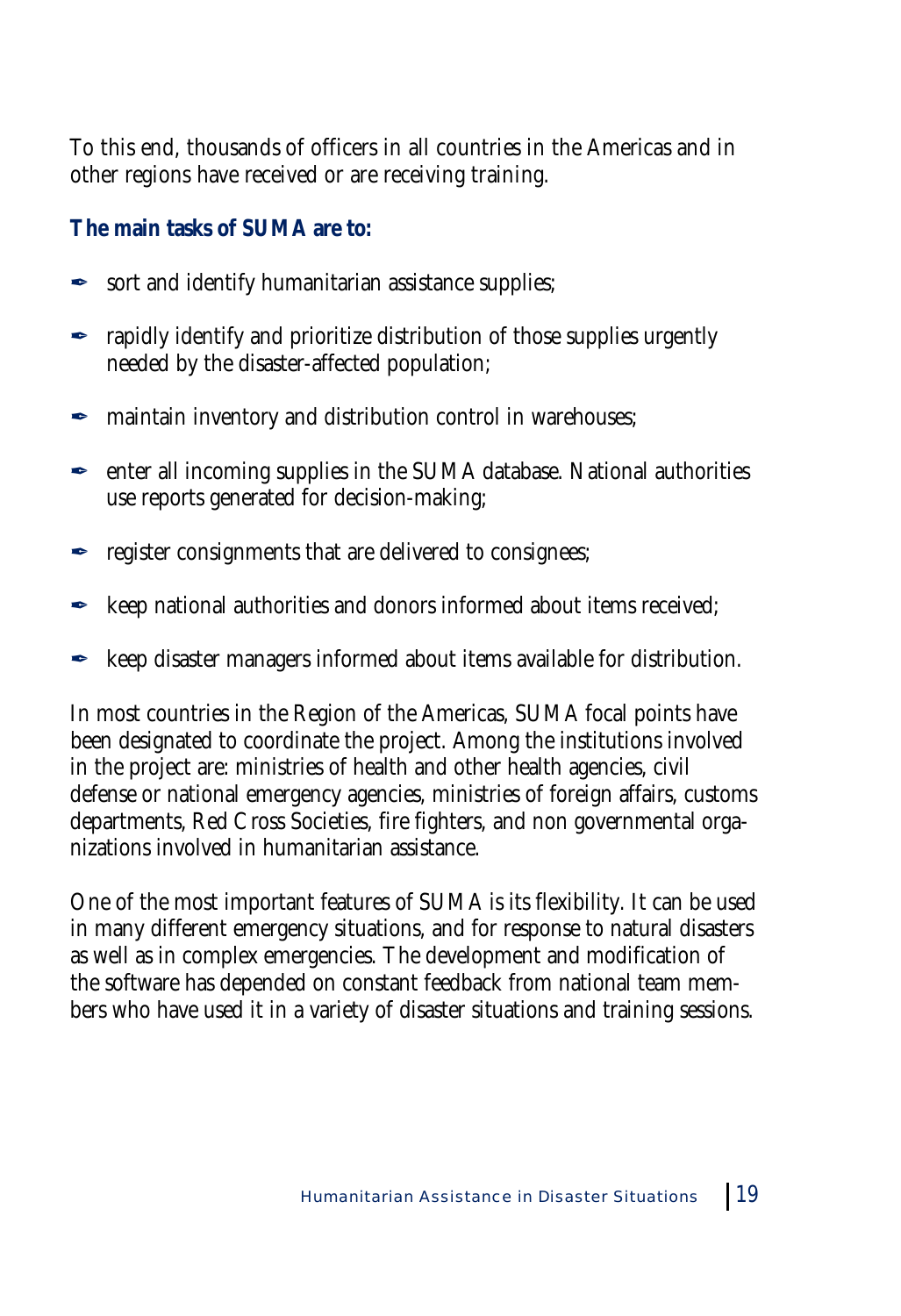# Contact information

### **• Headquarters**

#### **Pan American Health Organization**

Emergency Preparedness Program 525 Twenty-third Street, N.W. Washington, D. C. 20037 U.S.A.

Tel: (202) 974-3520 Emergency line: (202) 974-3399 Fax: (202) 775-4578 E-mail: disaster@paho.org

### **• Central America**

**Organización Panamericana de la Salud** Programa de Preparativos para Desastres Apartado Postal 3745 San José 1000, Costa Rica

Tel: (506) 257-2141 Tel: (506) 255-1962 Fax: (506) 257-2139 E-mail: saenzroc@cor.ops-oms.org

### **• The Caribbean**

#### **Pan American Health Organization**

Emergency Preparedness Program P.O. Box 508 Bridgetown, Barbados

Tel: (246) 436-6448 Fax: (246) 436-6447 E-mail: vanalphd@cpc.paho.org dvanalphen@ibm.net

### **• South America**

**Organización Panamericana de la Salud** Programa de Preparativos para Desastres Apartado Postal 17-07-8982 Quito, Ecuador

Tel: (593-2) 46-4629 Tel: (593-2) 44-9473 Fax: (593-2) 46-4630 E-mail: pedecu@ecnet.ec

Visit PAHO/WHO's Emergency Preparedness Program's website frequently to get the latest information on this directory and on the disaster "focal points" in Latin American and Caribbean countries.

http://www.paho.org/english/ped/pedhome.htm